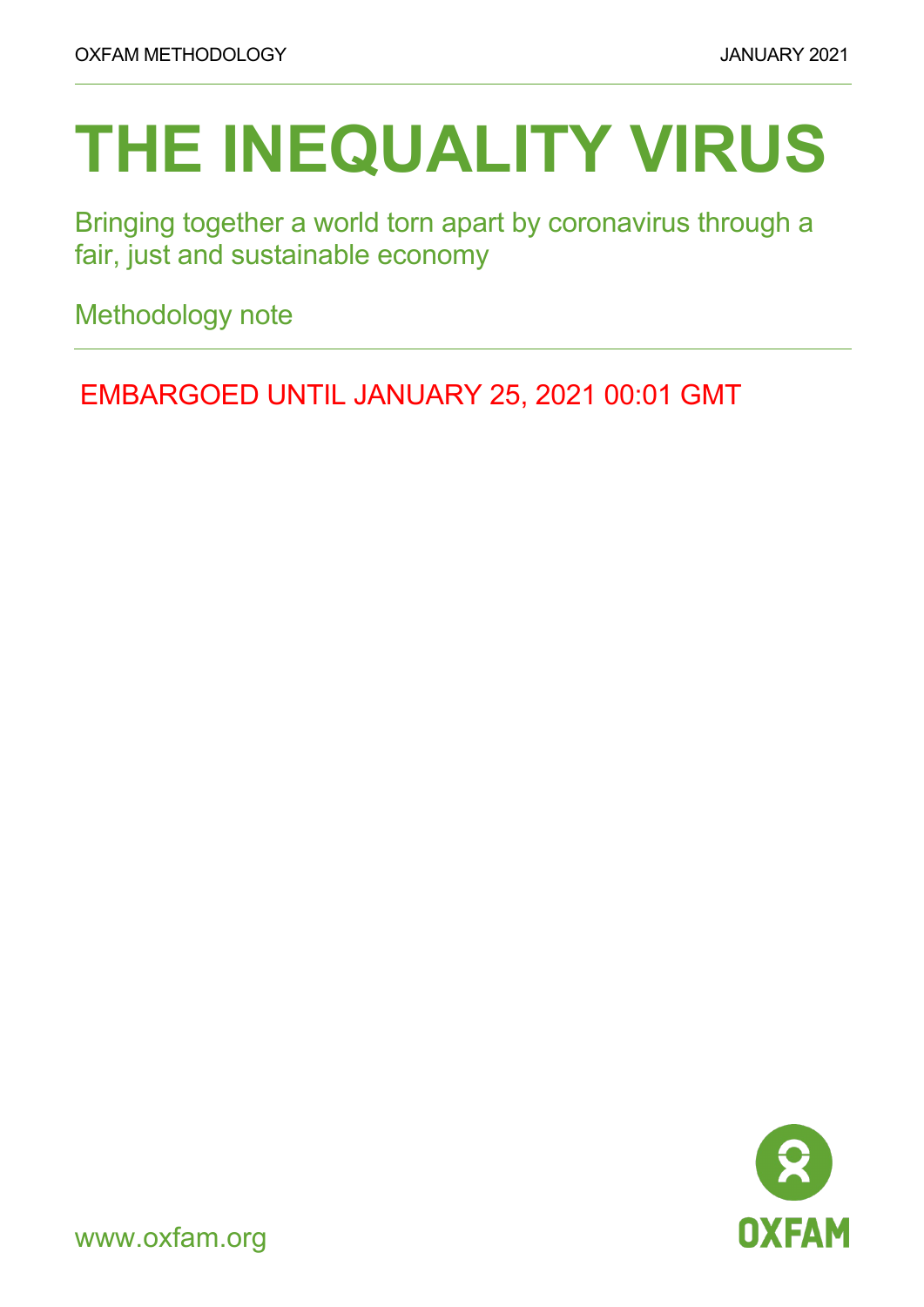## 1 INTRODUCTION

This methodology note accompanies the 2021 Oxfam report *The Inequality Virus: Bringing together a world torn apart by coronavirus through a fair, just and sustainable economy.* It documents and describes the in-house estimations carried out for the report in the following areas:

- Extreme wealth and poverty trends;
- Economists' views on the impact of the COVID-19 pandemic on inequality;
- Women and Black people, Afro-descendants and Latinx groups during the pandemic;
- Tax shifts from corporations to households.

For each of these areas, we document sources and methods of estimation.

#### **Icons used**



Most of the information that Oxfam uses in the calculations comes from open data. We point to the sources where data can be accessed and downloaded.



Important reminders and caveats.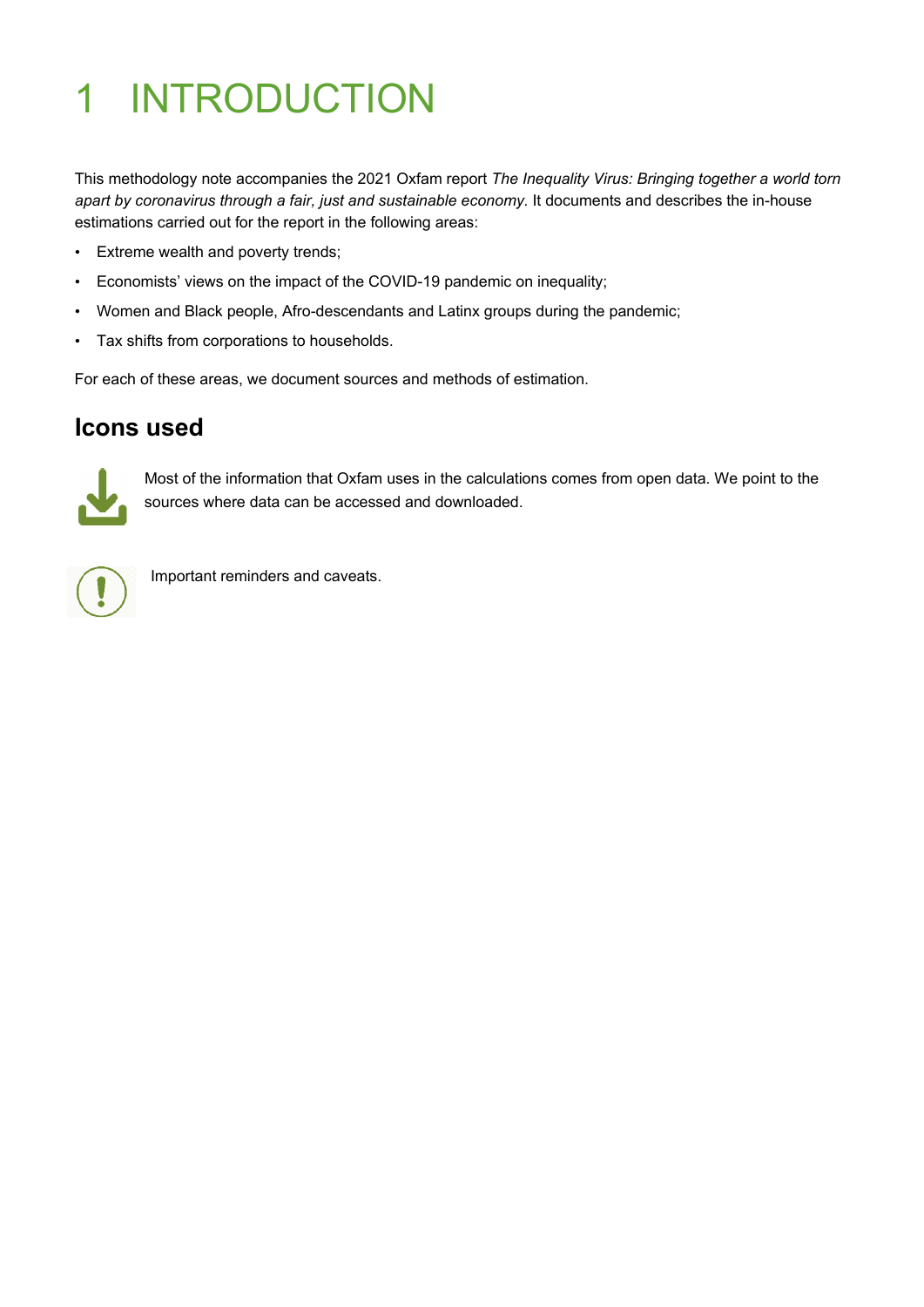## 2 WEALTH AND POVERTY TRENDS

### 2.1 BILLIONAIRES' WEALTH BEFORE AND DURING THE PANDEMIC

#### **Data source**

*Forbes* publishes a ranked list of billionaires' net worth both annually and daily on its World's Real-Time Billionaires list. For the present analysis, Oxfam used the annual list published in March 2020 and the Real-Time Ranking of 30 November 2020 and 31 December 2020.

Billionaires' wealth data are presented in billions of dollars for the day/month the information is captured.



*Forbes 2020 World's Billionaires List*

<https://www.forbes.com/billionaires/>

#### **Oxfam's calculations**

The annual 2020 Forbes World's Billionaires List was finalized on 18 March 2020, very close to the drop in global stock market prices and right after the World Health Organization characterized COVID-19 as a pandemic (on 11 March 2020). At this point there were 2,095 billionaires on the list, with a total combined wealth of \$8,037.5bn. By 31 December 2020, the list had 2,357 billionaires whose wealth amounted to \$11,954.7bn. Therefore, the wealth of all billionaires in the December list increased by \$3,917.2 billion in relation to all billionaires in the list in March.

The wealth of billionaires in March 2020 was arguably affected by the decline in stock market prices; these started recovering only after 23 March.<sup>[1](#page-7-0)</sup> Therefore, it makes sense to compare billionaires' wealth during the pandemic to a pre-pandemic level or when stock market prices were at their peak. Following Credit Suisse's *Global Wealth Report* prediction of the wealth of the top 1,000 Forbes billionaires for 19 February 2020 – when the S&P 500 was at its highest – and adopting this as a baseline for comparison, we track billionaires' wealth until 30 November 2020. According to Credit Suisse's report, the net worth of the top 1,000 billionaires on 18 March 2020 was 70.3% of the value in February.<sup>[2](#page-7-1)</sup> The wealth of the top 1,000 billionaires at this point in March totalled \$6,432.8bn. Assuming that this figure represents 70.3% of the value in February, we can estimate the value of wealth of the top 1,000 billionaires to be \$9,150.5bn in February. On 30 November 2020, the wealth of the top 1,000 billionaires was \$9,139bn. This amount represents 99.9% of the wealth of the top 1,000 billionaires in February 2020.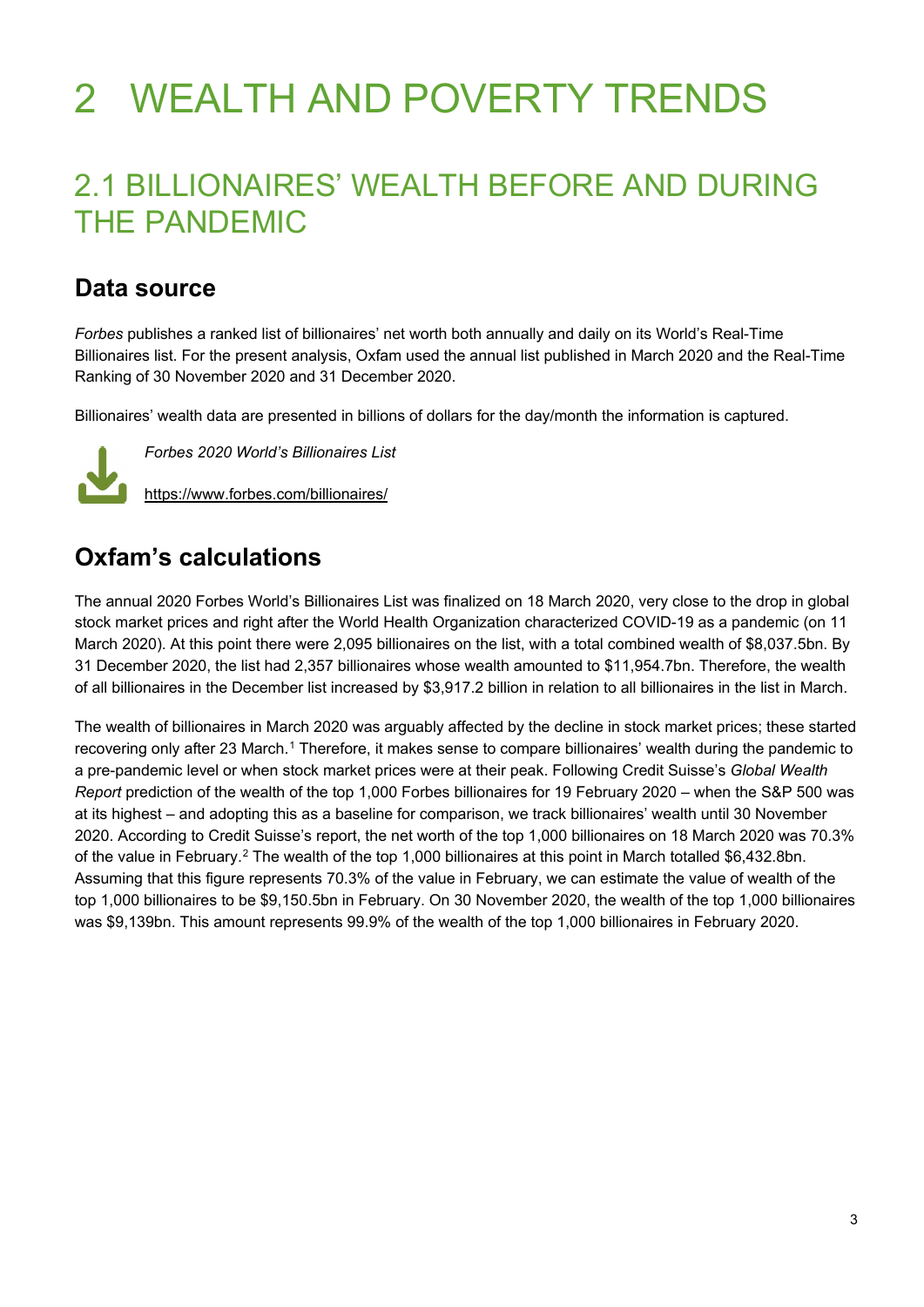#### **Figure 1: Recovery in the wealth of the top 1,000 billionaires**



*Highlight 1: It took just nine months for the fortunes of the top 1,000 billionaires to return to pre-pandemic highs.*

#### **Looking at the worlds' ten richest people as of 31 December 2020**

The ten richest billionaires as of 31 December 2020 have seen their fortunes rise by \$540bn since the Annual Forbes list was published on 18 March 2020.

| Rank                | <b>Name</b>                          | <b>Net Wealth</b>    | <b>Net Wealth</b> | Change (\$bn) |
|---------------------|--------------------------------------|----------------------|-------------------|---------------|
| 31 December<br>2020 |                                      | 31 December<br>\$bn) | 18 March (\$bn)   |               |
| 1                   | Jeff Bezos                           | 191.2                | 113.0             | 78.2          |
| $\overline{c}$      | Elon Musk                            | 153.5                | 24.6              | 128.9         |
| 3                   | <b>Bernard Arnault</b><br>and family | 151.9                | 76.0              | 75.9          |
| 4                   | <b>Bill Gates</b>                    | 120.0                | 98.0              | 22.0          |
| 5                   | Mark Zuckerberg                      | 99.9                 | 54.7              | 45.2          |
| 6                   | Larry Ellison                        | 87.7                 | 59.0              | 28.7          |
| 7                   | <b>Warren Buffett</b>                | 86.8                 | 67.5              | 19.3          |
| 8                   | Zhong Shanshan                       | 78.6                 | 2.0               | 76.6          |
| 9                   | Larry Page                           | 76.6                 | 50.9              | 25.7          |
| 10                  | Mukesh Ambani                        | 76.3                 | 36.8              | 39.5          |
| Total               |                                      |                      |                   | 540.0         |

| Table 1: Change in wealth of top 10 billionaires of Forbes list, 18 March – 31 December 2020 |  |  |
|----------------------------------------------------------------------------------------------|--|--|
|                                                                                              |  |  |

#### **Billionaires' wealth and profits and workers' earnings during the pandemic**

Between 18 March and 31 October 2020, Mukesh Ambani, India's richest man and chairman, managing director and largest shareholder of Reliance Industries Ltd – which specializes in petrol, retail and telecommunications – more than doubled his wealth, which rose from \$36.8bn to \$78.3bn in eight months. This meant that he jumped from being the 21st richest person in the world to the sixth richest. While we acknowledge that the increase was not linear, considering the 227 days between 18 March and 31 October, the \$41.5bn increase in his wealth means an average increase of \$182.8m per day.

The total salaries and wages of employees of Reliance Industries Ltd in 2019–20 amounted to INR 5[3](#page-7-2),900,000,000, according to the company's annual report.<sup>3</sup> Using an average exchange rate from April 2019 to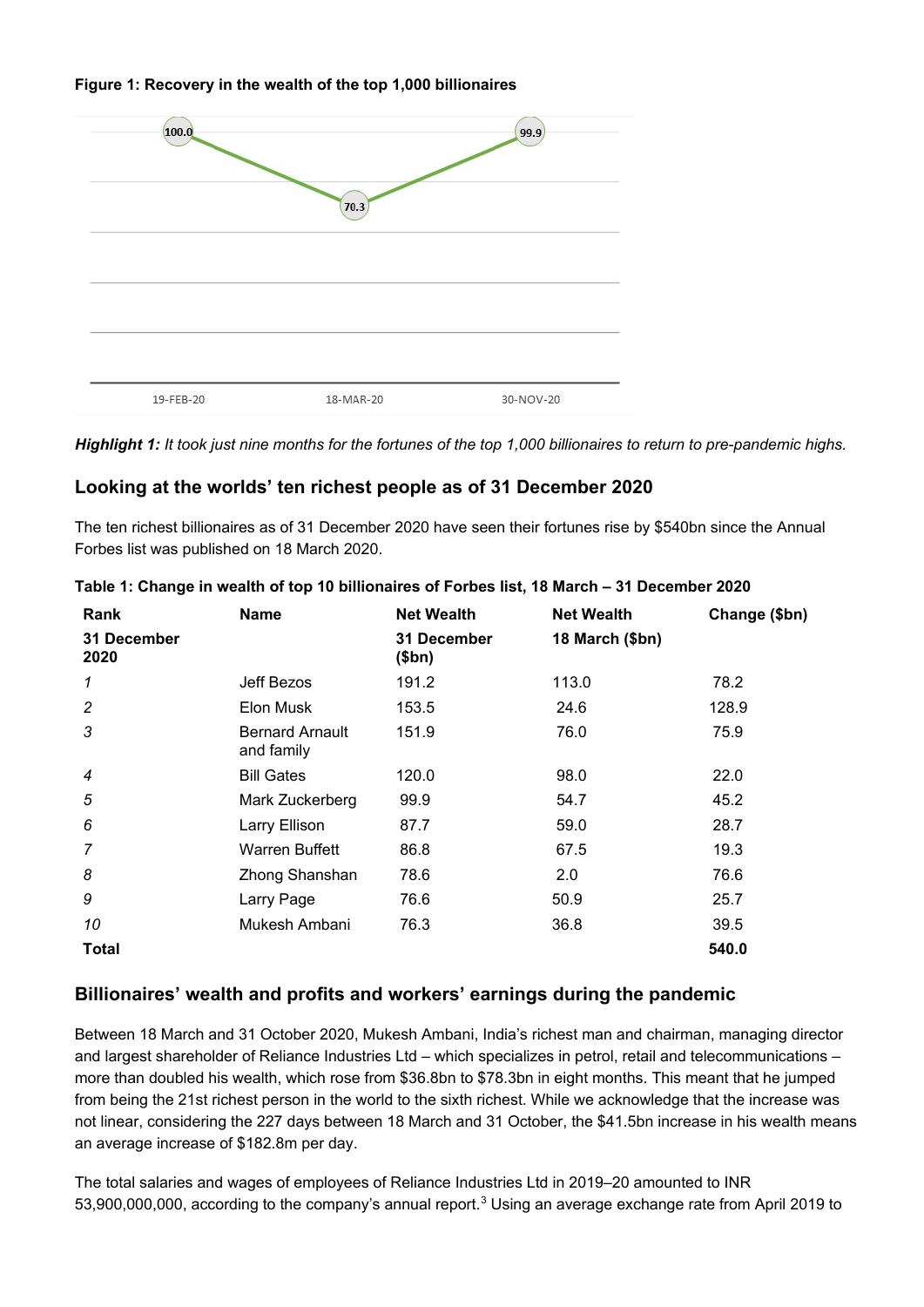March 2020<sup>[4](#page-7-3)</sup> (the reporting period for Reliance Industries), this is equivalent to \$760.3m.

*Highlight 2: Between March and October 2020, the average increase in Mukesh Ambani's wealth in just over four days represented more than the combined annual wages of all Reliance Industries' 195,000 employees.*

#### **High earners in the banking industry in the United Kingdom**

According to the 2020 report of the European Banking Authority (EBA) on benchmarking of remuneration practices at the European Union level and data on high earners (using 2018 data), the UK had 31 staff in the banking industry earning above €10m or £8.9m, and one asset manager earning €34,606,330[5](#page-7-4) or £30.8m (using the 2018 EUR–GBP FX exchange rate of 0.89135).<sup>[6](#page-7-5)</sup>

| <b>Payment</b><br>bracket<br>(millions of<br>EUR) | <b>Total number</b><br>of high earners<br>(identified<br>staff) | Average total<br>remuneration per<br>individual (in<br>EUR) |
|---------------------------------------------------|-----------------------------------------------------------------|-------------------------------------------------------------|
| $10 - 11$                                         | 9                                                               | 10,502,119                                                  |
| $11 - 12$                                         | 6                                                               | 11,398,316                                                  |
| $12 - 13$                                         | 6                                                               | 12,701,728                                                  |
| $13 - 14$                                         | 2                                                               | 13,392,465                                                  |
| $15 - 16$                                         | 2                                                               | 15,732,706                                                  |
| $16 - 17$                                         | 1                                                               | 16,685,694                                                  |
| $19 - 20$                                         | 2                                                               | 19,510,428                                                  |
| $29 - 30$                                         | 1                                                               | 29,664,378                                                  |
| 34–35                                             | 1                                                               | 34,606,330                                                  |
| $38 - 39$                                         | 1                                                               | 38,821,587                                                  |
| Total                                             | 31                                                              |                                                             |

#### **Table 1: Renumeration of high earners in the UK banking industry**

Source: EBA Report 2020, pp.76–78.

Meanwhile a newly qualified nurse working for the National Health Service (NHS) in England is at the bottom of pay band 5, which in 201[7](#page-7-6)–18 was £22,128.<sup>7</sup> The ratio between these two jobs' earnings is 1:1,394.

*Highlight 3: In 2018 one UK-based asset manager made £30.8 million in a single year, which is nearly 1,400 times more than a newly qualified nurse in England earned in the same year.*

## 2.2 POVERTY ESTIMATES

### **Data sources**

Oxfam used the World Bank's estimates of global poverty under different inequality scenarios.<sup>[8](#page-7-7)</sup> The authors measured the number of people potentially pushed into poverty by COVID-19 in 2020 for the three recognized poverty lines (\$1.90, \$3.20 and \$5.50 PPP per day) using two global economic growth scenarios: a baseline (contraction of global growth of about 5% in 2020 due to COVID-19) and a downside (a contraction of about 8% due to COVID-19). [9](#page-7-8) For more information and for the methodology, visit the following pages:



World Bank Blogs: *Updated estimates of the impact of COVID-19 on global poverty: The effect of new data*.<https://bit.ly/37kpUau>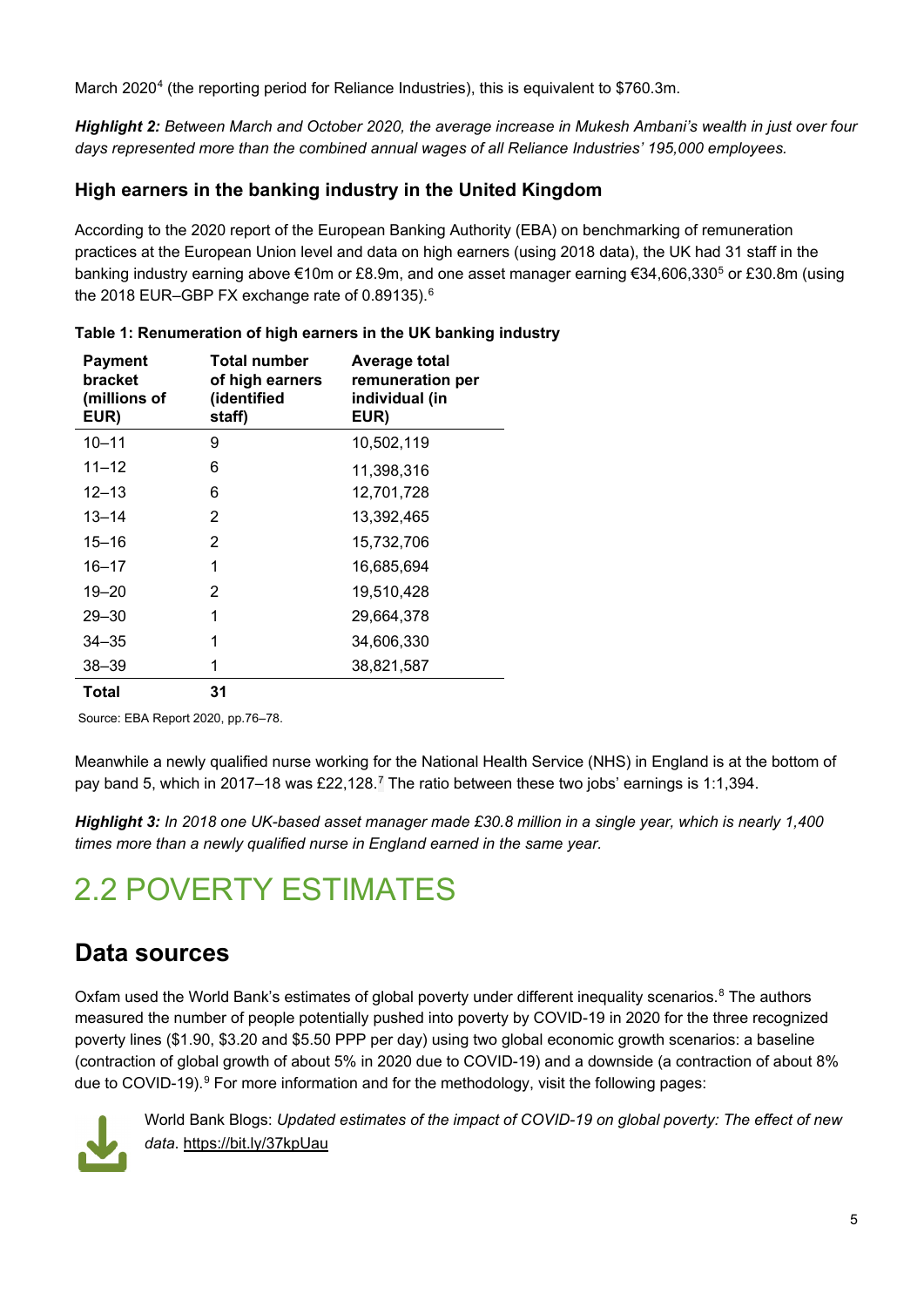

World Bank Blogs: *Projecting global extreme poverty up to 2030: How close are we to the World Bank's 3% goal?* <https://bit.ly/33xnT9U>



For the methodology: *How Much Does Reducing Inequality Matter for Global Poverty?* <https://bit.ly/3o1rk0i>

In Table 2 we reproduce the poverty projections shared by the authors, using the \$5.50 PPP per day poverty line and considering the different inequality and global growth contraction scenarios (baseline and downside) that Oxfam used to derive its estimates.

|      |                                 | Poverty rate (%) under \$5.50 |                      |                  | Number of people (million) living at<br>under \$5.50 |                      |                  |
|------|---------------------------------|-------------------------------|----------------------|------------------|------------------------------------------------------|----------------------|------------------|
| Year | Pct.<br>change in<br>Gini index | <b>COVID-19</b><br>baseline   | COVID-19<br>downside | Pre-<br>COVID-19 | <b>COVID-19</b><br>baseline                          | COVID-19<br>downside | Pre-COVID-<br>19 |
| 2019 | 0                               | 41.6                          | 41.6                 | 41.6             | 3,190                                                | 3,190                | 3,190            |
| 2020 | $-2$                            | 42.3                          | 43.0                 | 40.1             | 3,279                                                | 3,330                | 3,106            |
| 2020 | 0                               | 42.7                          | 43.3                 | 40.4             | 3,307                                                | 3,361                | 3,135            |
| 2020 | 2                               | 43.0                          | 43.8                 | 40.8             | 3,337                                                | 3,393                | 3,166            |
| 2021 | $-2$                            | 41.4                          | 42.5                 | 38.6             | 3,240                                                | 3,328                | 3,020            |
| 2021 | 0                               | 42.1                          | 43.2                 | 39.3             | 3,299                                                | 3,387                | 3,081            |
| 2021 | 2                               | 42.8                          | 44.0                 | 40.1             | 3,356                                                | 3,445                | 3,143            |
| 2022 | $-2$                            | 40.0                          | 41.1                 | 37.1             | 3,167                                                | 3,255                | 2,937            |
| 2022 | 0                               | 41.1                          | 42.2                 | 38.3             | 3,248                                                | 3,338                | 3,028            |
| 2022 | 2                               | 42.2                          | 43.3                 | 39.5             | 3,335                                                | 3,427                | 3,122            |
| 2023 | $-2$                            | 38.7                          | 39.8                 | 35.7             | 3,093                                                | 3,176                | 2,852            |
| 2023 | 0                               | 40.0                          | 41.1                 | 37.2             | 3,199                                                | 3,285                | 2,970            |
| 2023 | 2                               | 41.6                          | 42.7                 | 38.9             | 3,322                                                | 3,410                | 3,107            |
| 2024 | $-2$                            | 37.4                          | 38.5                 | 34.3             | 3,017                                                | 3,102                | 2,764            |
| 2024 | 0                               | 39.0                          | 40.1                 | 36.1             | 3,149                                                | 3,235                | 2,910            |
| 2024 | 2                               | 41.1                          | 42.1                 | 38.4             | 3,315                                                | 3,398                | 3,095            |
| 2025 | $-2$                            | 36.2                          | 37.2                 | 32.7             | 2,943                                                | 3,026                | 2,663            |
| 2025 | 0                               | 38.0                          | 39.1                 | 35.0             | 3,097                                                | 3,185                | 2,847            |
| 2025 | 2                               | 40.6                          | 41.7                 | 37.9             | 3,306                                                | 3,392                | 3,087            |
| 2026 | $-2$                            | 34.8                          | 35.9                 | 31.2             | 2,861                                                | 2,949                | 2,563            |
| 2026 | 0                               | 37.0                          | 38.1                 | 33.9             | 3,042                                                | 3,126                | 2,781            |
| 2026 | 2                               | 40.2                          | 41.2                 | 37.5             | 3,302                                                | 3,384                | 3,077            |
| 2027 | $-2$                            | 33.4                          | 34.5                 | 29.5             | 2,769                                                | 2,863                | 2,443            |
| 2027 | 0                               | 36.0                          | 37.0                 | 32.8             | 2,983                                                | 3,070                | 2,720            |
| 2027 | 2                               | 39.8                          | 40.8                 | 37.1             | 3,298                                                | 3,383                | 3,072            |
| 2028 | $-2$                            | 31.9                          | 33.0                 | 27.8             | 2,669                                                | 2,758                | 2,322            |
| 2028 | 0                               | 34.9                          | 36.0                 | 31.7             | 2,919                                                | 3,008                | 2,650            |
| 2028 | 2                               | 39.4                          | 40.4                 | 36.7             | 3,296                                                | 3,379                | 3,071            |
| 2029 | $-2$                            | 30.3                          | 31.4                 | 25.9             | 2,551                                                | 2,648                | 2,187            |

#### **Table 2: Global poverty headcount projections using \$5.50 PPP per day poverty line, 2020–30**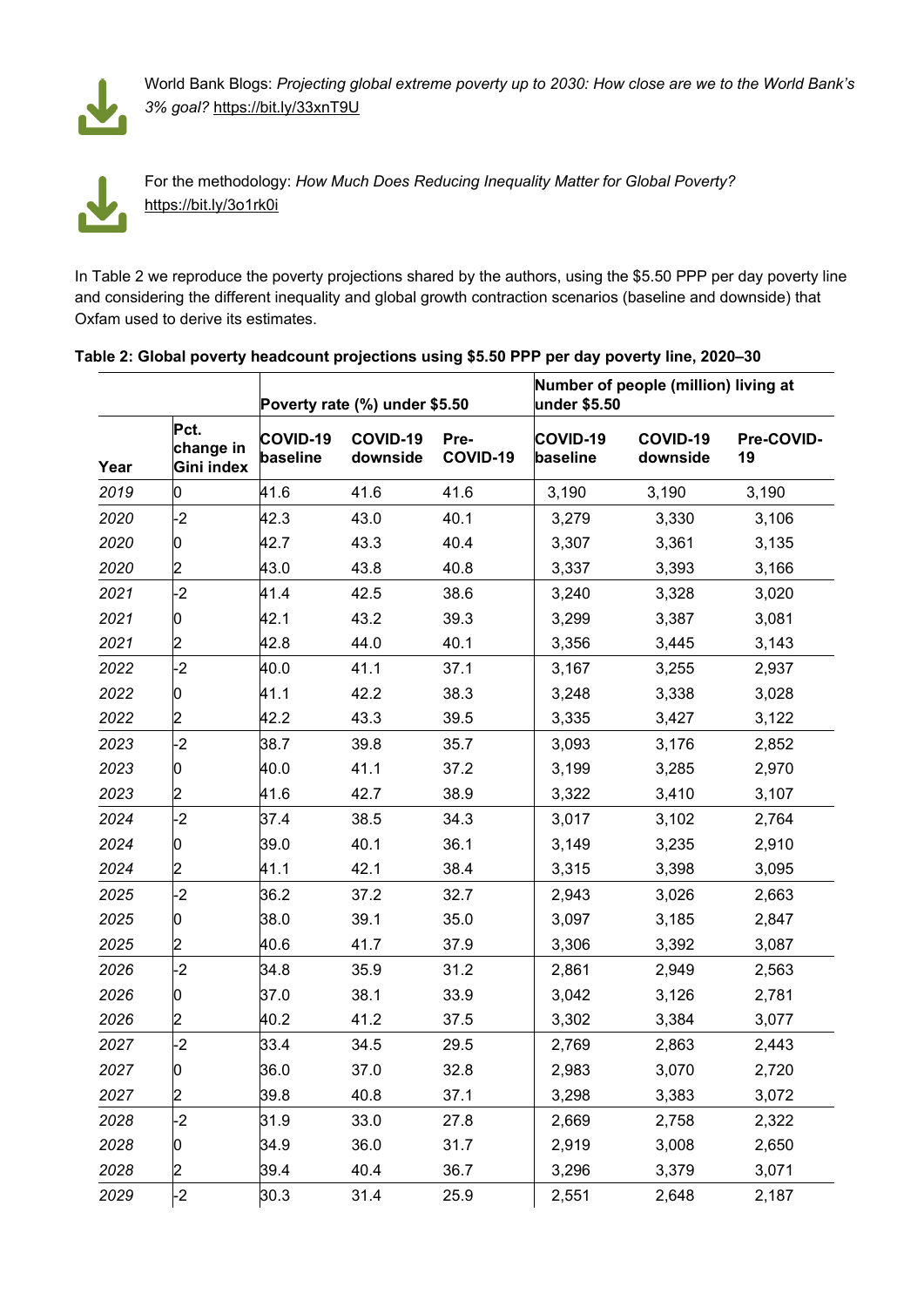| 2029 |    | 33.9 | 34.9 | 30.6 | 2,857 | 2,944 | 2,581 |
|------|----|------|------|------|-------|-------|-------|
| 2029 |    | 39.0 | 40.0 | 36.4 | 3,292 | 3,377 | 3,072 |
| 2030 | -2 | 28.6 | 29.7 | 24.2 | 2,428 | 2,523 | 2,054 |
| 2030 |    | 32.9 | 33.9 | 29.6 | 2,793 | 2,882 | 2,516 |
| 2030 |    | 38.8 | 39.8 | 36.2 | 3,296 | 3,383 | 3,079 |

*Considering a global growth contraction of 8% (downside scenario):*

*Highlight 4: If governments allow inequality to increase by two percentage points annually, then in 2030, 501 million additional people will be living on less than \$5.50 a day compared with a scenario with no increase in inequality (3,383 – 2,882 = 501). The total number of people living in poverty in 2030 (3.4 billion) would still be higher than it was before the virus hit in 2019 (3.2 billion).*

*Highlight 5: If governments choose to act now to reduce inequality by two percentage points annually, then we could return to pre-crisis levels of poverty within just three years, and by 2030 860 million fewer people will be living in poverty than if inequality were left to increase (3,383 – 2,523 = 860).*

*Highlight 6: If countries act now to reduce inequality then poverty could return to pre-crisis levels in just three years, rather than in over a decade.*

#### **Oxfam's calculations**

#### **The value of preventing poverty due to COVID-19**

According to World Bank estimates, 226 million people could fall below the poverty line (\$5.50 PPP per day) due to COVID-19 if global growth contracted by 8% (a downside scenario) in 2020. In addition, the estimated poverty gap – or the ratio by which the mean income falls below the poverty line – is 0.194.<sup>10</sup> Thus, the total amount of money needed to prevent people from falling into poverty due to COVID-19 per day is:

*Amount needed to prevent poverty = poverty gap\* poverty line \* N individuals in poverty*

*Amount needed to prevent poverty = 0.19 \* 5.5 \* 226,000,000*

*Amount needed to prevent poverty = 241,142,000*

The total amount needed to prevent 226 million people from falling into poverty due to COVID-19 is \$241.14m per day, or \$88,016,830,000 (\$88bn) for a whole year.

#### **The cost of delivering COVID-19 vaccines**

Oxfam estimated the cost of delivering a COVID-19 vaccine to every person on the planet based on data provided by the Access to COVID-19 Tools (ACT) Accelerator.<sup>[11](#page-7-10)</sup> This initiative reported that total funding of \$18.1bn was needed in 2020–21 for end-to-end production of two billion doses of vaccine globally, including research and development, manufacturing, procurement, distribution and delivery. Assuming that only one dose is needed per person over time, this is equivalent to a cost of \$9.05 per person, or \$70.6bn for the entire world population. Immunization rates for other diseases rarely reach 100%, however, and patients may require more than one dose for any COVID-19 vaccine to be effective over time. If, as is likely, two doses are required, the cost could be double this at \$141.2bn. Yet even this higher cost is more than covered by the increase in the wealth of the world's billionaires.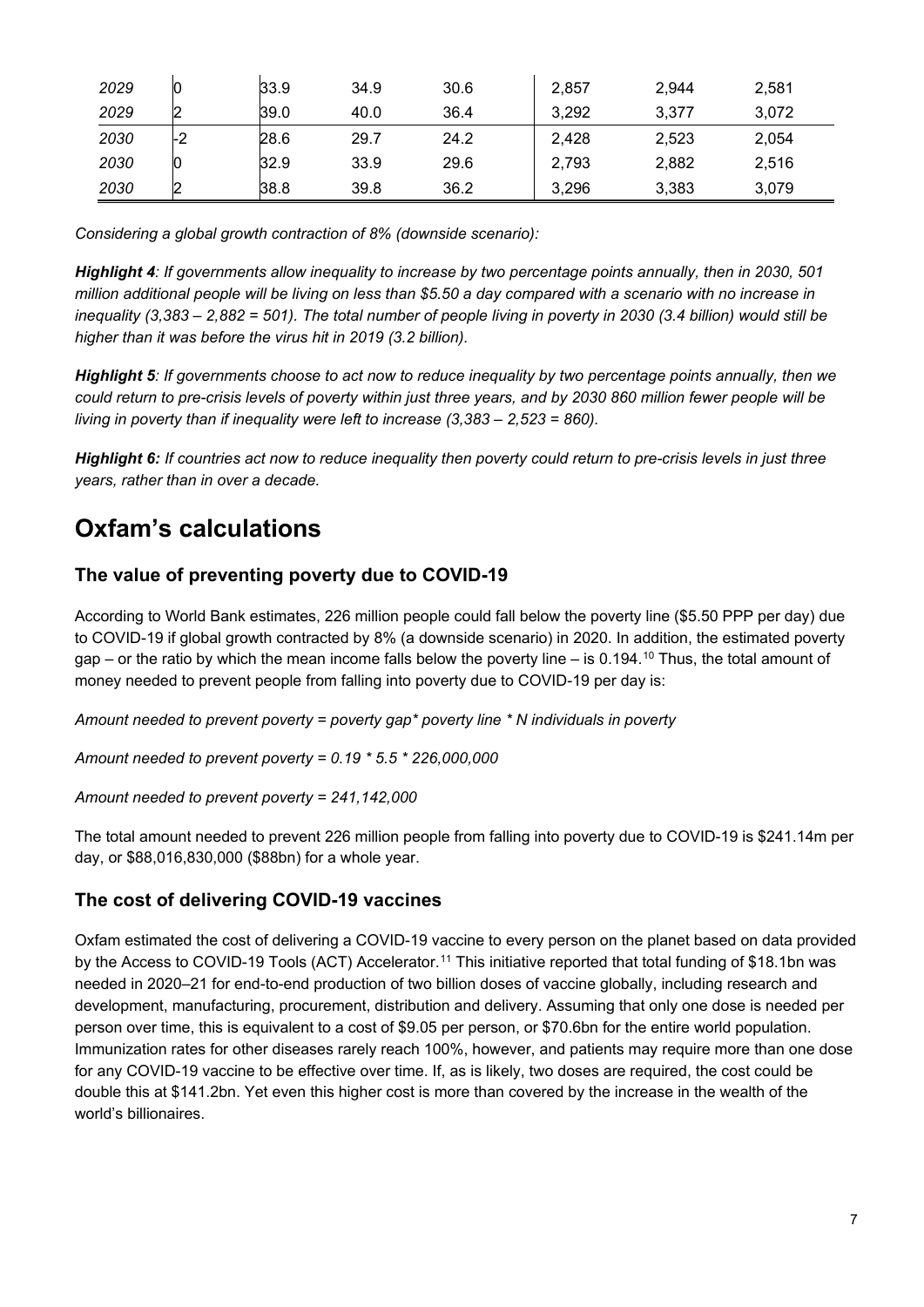

Because vaccine development is still underway, this should be considered a best-guess estimate at this particular time, as these costs will depend on a number of factors that cannot be determined currently.

<span id="page-7-0"></span>*Highlight 7: The increase in the wealth of the 10 richest billionaires since the crisis began up to the end of December 2020 (\$540bn) is more than enough to prevent anyone on Earth from falling into poverty because of the virus, and to pay for a COVID-19 vaccine for everyone.* 

<span id="page-7-10"></span><span id="page-7-9"></span><span id="page-7-8"></span><span id="page-7-7"></span><span id="page-7-6"></span><span id="page-7-5"></span><span id="page-7-4"></span><span id="page-7-3"></span><span id="page-7-2"></span><span id="page-7-1"></span>*Highlight 8: It took just nine months for the fortunes of the top 1,000 billionaires to return to their pre-pandemic highs (see Highlight 1), but for the world's poorest people recovery could take more than a decade.*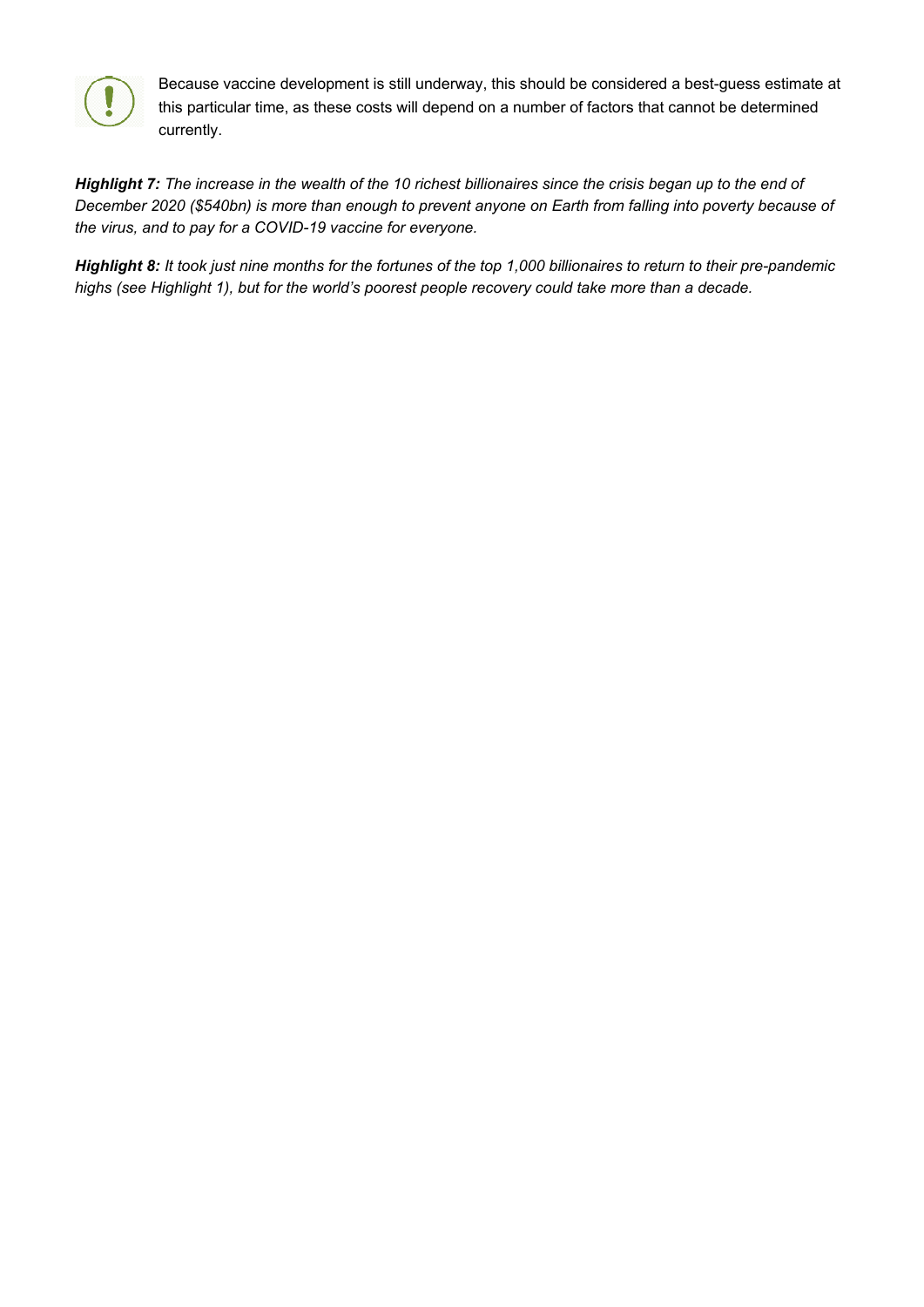## 3 VIEWS OF ECONOMISTS ON THE PANDEMIC'S IMPACT ON INEQUALITY

Oxfam conducted an online survey with economists (mostly senior economists) working in the field of inequality around the world. They included well-known figures such as Jeffrey Sachs, Jayati Ghosh and Gabriel Zucman.

**Design:** The survey was designed to capture a quantitative sense of trends in inequality across a variety of contexts and was deliberately kept simple. It was also translated into French and Spanish so that it could be inclusive to a wide range of economists.

**Circulation:** Oxfam circulated the survey among its established contacts in various economics departments and research institutes around the world and asked for it to be circulated among additional economic experts researching the effects of the coronavirus on inequality.

**Timespan:** From 18 October to 16 November 2020.

**Languages:** The survey was available in English, Spanish and French. The vast majority of respondents filled out the English-language version.

The list of questions and more details on the questionnaire and the treatment of data are presented in Annex 1. The anonymized raw data are available upon request.

#### **Results**

After cleaning the data, as explained in Annex 1, Oxfam had a total of 295 responses from 79 countries (Kurdistan was counted as a country for this exercise). Respondents from Canada, Denmark, Netherlands, the UK, the USA and Spain in particular were over-represented in the survey. However, despite this unequal and by no means representative distribution of countries, key results referenced in our statistics are qualitatively similar, whether these countries are included or excluded from the sample.

*Highlight 9: 87% of respondents expected income inequality in their country to either increase or strongly increase as a result of the coronavirus. This included economists from 77 of the 79 countries.* 

*Highlight 10: 78% of respondents felt that wealth inequality was either going to increase or strongly increase, from 71 of the 79 countries.* 

*Highlight 11: Over half of all respondents (56%) thought that gender inequality was likely or very likely to increase, and two-thirds (66%) thought the same for racial inequality.* 

*Highlight 12: Two-thirds of respondents felt that their government did not have a plan in place to combat inequality.*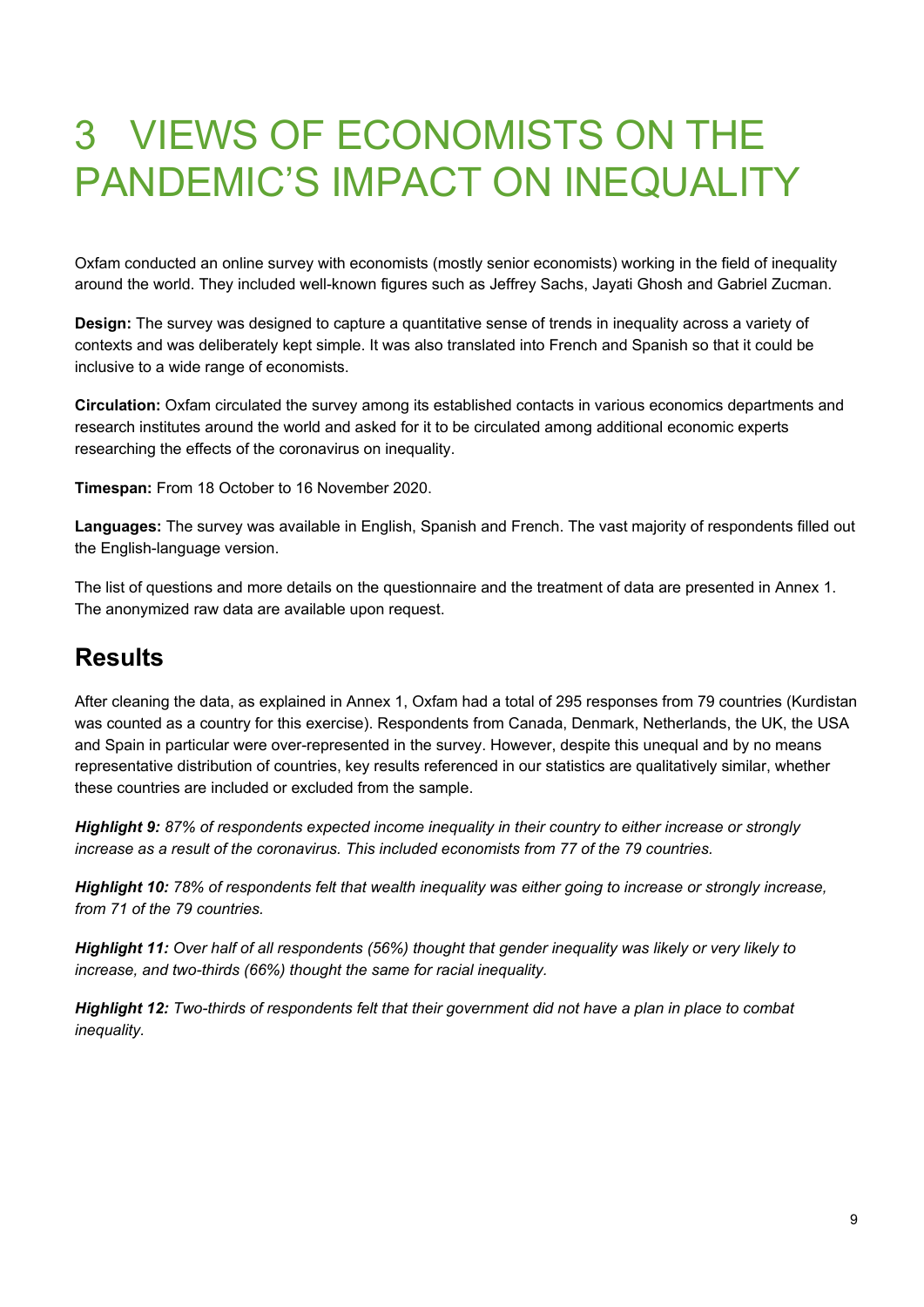#### **Figure 2: Main results of economists' views on the impact of COVID-19 on inequality and government responses**

*Do you think coronavirus will lead to an increase in income inequality in your country?*



*Do you think coronavirus will lead to an increase in wealth inequality in your country?*



#### *Do you think that inequality between women and men will be increased by the impact of coronavirus in your country?*



*For those who said income inequality will increase due to coronavirus: Do you think this increase will be the sharpest increase in income inequality in your country in:*



*For those who said wealth inequality will increase due to coronavirus: Do you think this increase will be the sharpest increase in income inequality in your country in:*



*Do you think that inequality between white people and racial and ethnic minorities will be increased by the impact of coronavirus in your country?*

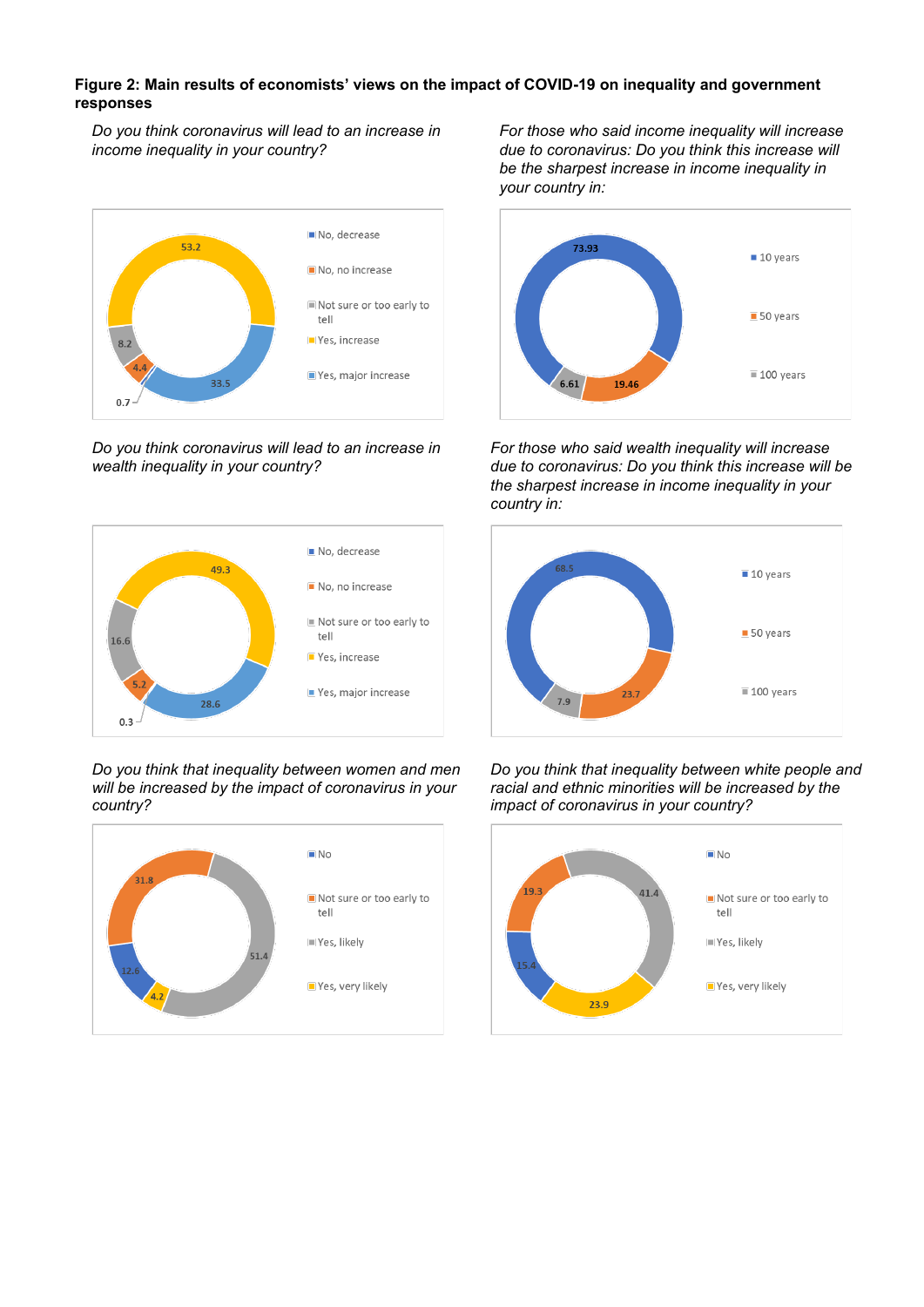*Do you think your government has a plan in place to mitigate the increase in inequality likely because of coronavirus?*

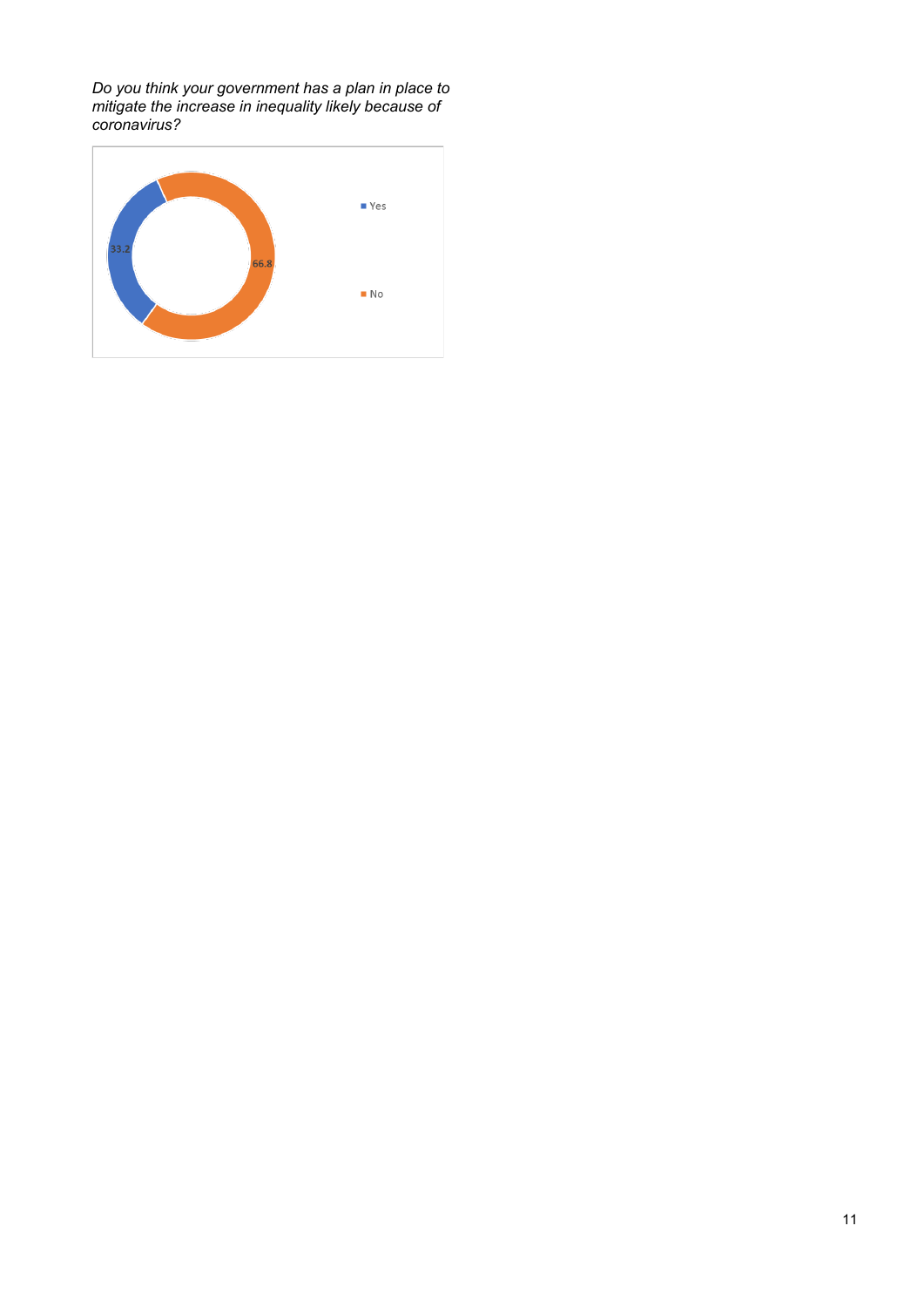## 4 EXPERIENCES OF WOMEN AND BLACK PEOPLE, AFRO-DESCENDANTS AND LATINX GROUPS DURING THE PANDEMIC

## 4.1 WOMEN IN THE INFORMAL ECONOMY

Information for this exercise comes mainly from different International Labour Organization (ILO) reports published prior to and during the pandemic.

#### **Data sources**



ILO – Informal economy: *Women and men in the informal economy: A statistical picture*.

<https://bit.ly/3nCTcYd>



ILO – Potential impacts of the pandemic on earnings of informal workers (figure 4) in: *ILO Monitor: COVID-19 and the world of work*. Third edition. [https://www.ilo.org/wcmsp5/groups/public/---dgreports/--](https://www.ilo.org/wcmsp5/groups/public/---dgreports/---dcomm/documents/briefingnote/wcms_743146.pdf) [-dcomm/documents/briefingnote/wcms\\_743146.pdf](https://www.ilo.org/wcmsp5/groups/public/---dgreports/---dcomm/documents/briefingnote/wcms_743146.pdf)

### **Oxfam's calculations**

According to the ILO, before the pandemic, of the two billion workers in informal employment worldwide, 740 million were women.<sup>[12](#page-15-0)</sup> According to the same source, the median monthly earnings of informal workers before COVID-19 were \$894 (2016 PPP).<sup>13</sup> The expected median earnings of informal workers in the first month of the COVID-19 crisis were \$359 (2016 PPP), representing a reduction of \$535 (2016 PPP).<sup>[14](#page-15-2)</sup> Considering the number of women in the informal sector prior to the pandemic, this would represent a total earnings loss of \$395.9bn (2016 PPP) for female workers in the first month of the crisis alone.

*Highlight 13: During the first month of the crisis, 740 million women working in the informal sector lost \$396bn in earnings.*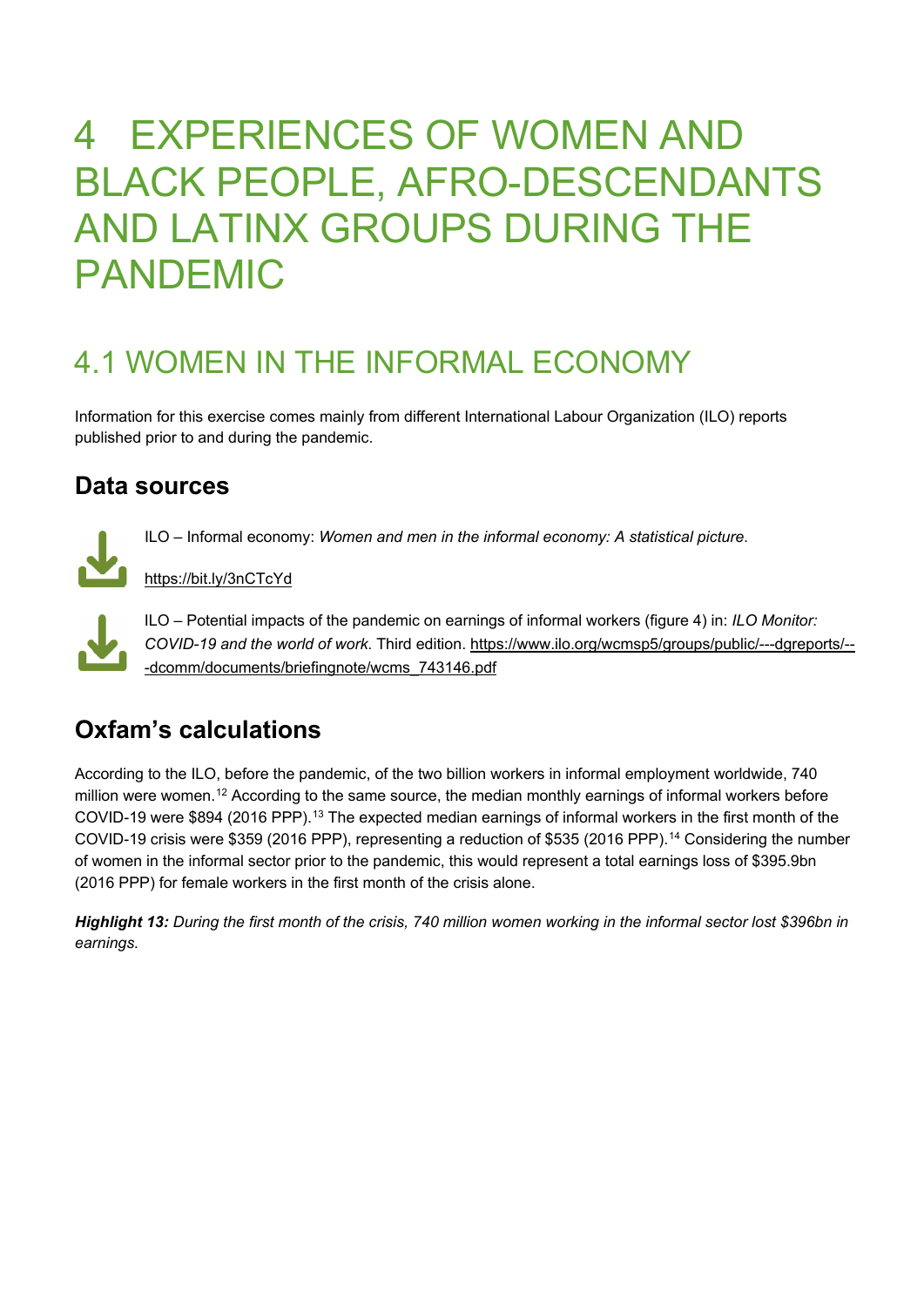### 4.2 WOMEN IN SECTORS HARDEST HIT BY THE PANDEMIC

#### **Data sources**

ILO Policy Brief: A gender-responsive employment recovery: Building back fairer [https://www.ilo.org/wcmsp5/groups/public/---ed\\_emp/documents/publication/wcms\\_751785.pdf](https://www.ilo.org/wcmsp5/groups/public/---ed_emp/documents/publication/wcms_751785.pdf)

### **Oxfam's calculations**

The ILO has highlighted the fact that COVID-19 has exacerbated existing gender inequalities amongst the employed. Sectoral segregation has meant that, globally, around 40% of employed women are working in sectors of the economy that have suffered more job and income losses (accommodation and food services, wholesale and retail trade, real estate, business and administrative activities and manufacturing). This figure increases to 49.1% if other medium-high risk services are included. In absolute terms, this means that 632 million women are at high and medium-high risk of losing their income or jobs.

In comparison, the ILO has estimated that 40.4% of employed men are working in such high and medium-high risk sectors. If working women were employed at the same rate as men in these sectors, 520 million women would be at high or medium-high risk of losing their incomes or jobs, instead of 632 million. This is a reduction of 112 million women.

|                                                            | Women         |       | Men   |       |
|------------------------------------------------------------|---------------|-------|-------|-------|
|                                                            | $\frac{0}{0}$ | No    | %     | No    |
| Employed in high-risk sectors                              | 39.6          | 510   | 36.6  | 745   |
| Employed in other medium-high risk services                | 9.5           | 122   | 3.8   | 78    |
| Employed in high and medium-high risk sectors              | 49.1          | 632   | 40.4  | 823   |
| Total employed                                             | 100.0         | 1.287 | 100.0 | 2,037 |
| Women employed at same rate as men in high-risk<br>sectors | 40.4          | 520   |       |       |
| <b>Difference</b>                                          |               | 112   |       |       |

#### **Table 3: Estimation of women no longer at risk of losing their incomes or jobs**

*Highlight 14: Globally, women are over-represented in the sectors of the economy that have been hardest hit by the pandemic. If women were represented at the same rate as men in these sectors, 112 million women would no longer be at high risk of losing their incomes or jobs.*

### 4.3 BLACK AND LATINX PEOPLE'S VULNERABILITY TO COVID-19 IN THE US

Oxfam has estimated the vulnerability of Black and Latinx people to COVID-19 in relation to White people in the United States using information from the Centers for Disease Control and Prevention (CDC) and census estimates for 2019. The U.S. Census Bureau and the CDC use the term 'Hispanic' to collect disaggregated data by race and ethnicity. This term, however, has historically centred Spanish colonization and whiteness, and is widely perceived as erasing the Indigenous and African heritage of the geographical lands of Latin America. Instead, Oxfam uses the gender non-binary identifier 'Latinx' which attempts to create an inclusive collective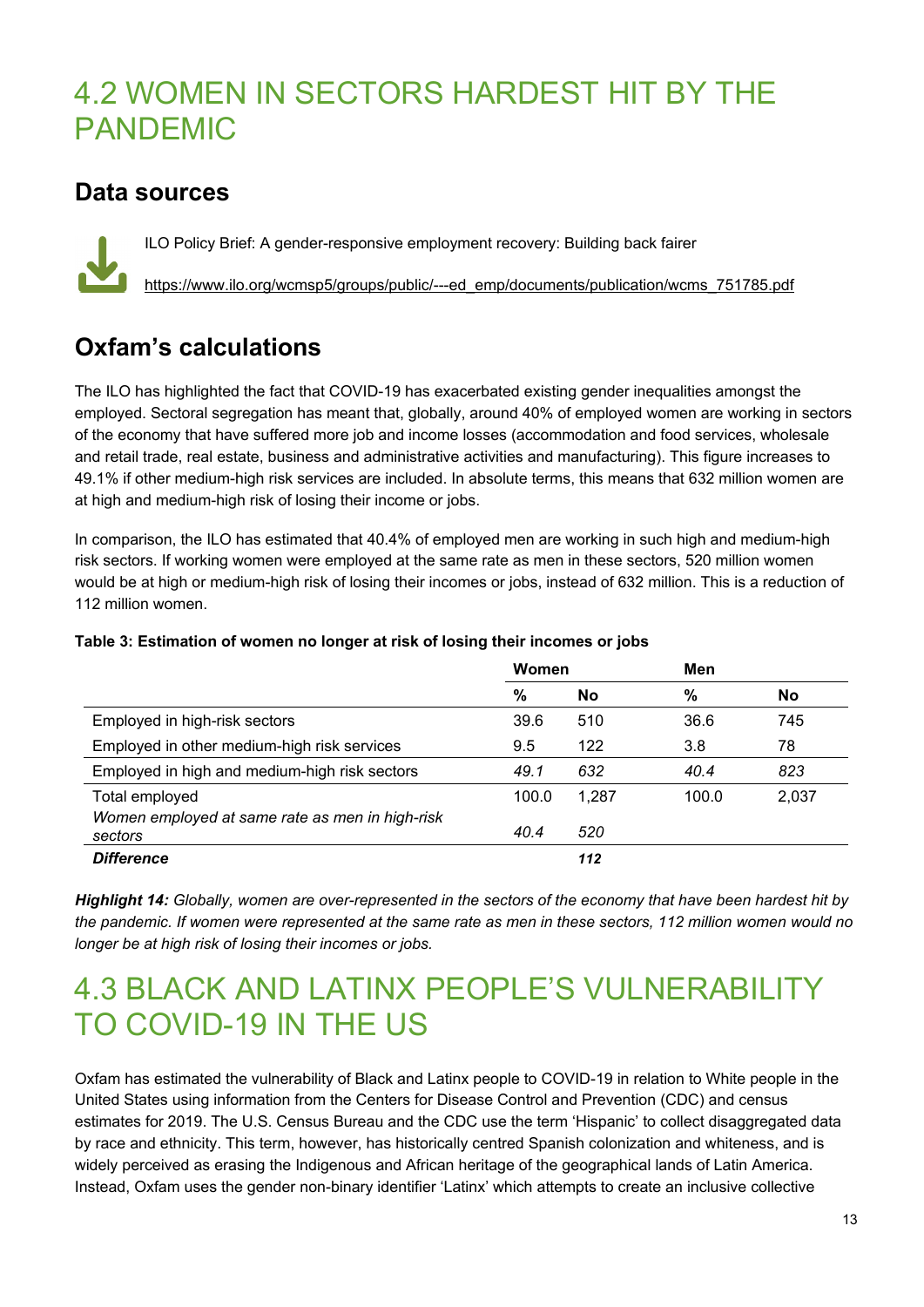identity, while also interrogating the ways that people are historically positioned.

#### **Data sources**



CDC database on Provisional Death Counts for Coronavirus Disease (accessed on 10 December 2020)

[https://data.cdc.gov/NCHS/Provisional-Death-Counts-for-Coronavirus-Disease-C/pj7m-](https://data.cdc.gov/NCHS/Provisional-Death-Counts-for-Coronavirus-Disease-C/pj7m-y5uh/data)

[y5uh/data](https://data.cdc.gov/NCHS/Provisional-Death-Counts-for-Coronavirus-Disease-C/pj7m-y5uh/data)



2019 Census estimates data

<https://www.census.gov/quickfacts/fact/table/US/PST045219>

#### **Oxfam's calculations**

According to the CDC, there were a total of 249,570 COVID-19-related deaths between 1 February and 5 December 2020 in the United States. Of this total:

- Non-Hispanic Black or African-Americans represented 18.2% (or 47,617 deaths);
- Hispanics or Latinos represented 19.4% (or 50,710 deaths);
- Non-Hispanic Whites represented 56.6% (or 148,043 deaths).

Using the total population by race from the 2019 Census estimates and the shares of population by race provided by the CDC, we can infer the sizes of each of the target populations. Accordingly:

- Non-Hispanic Black or African-Americans represent 12.5% of the total US population (or 41,029,940 people);
- Hispanics or Latinos represent 18.5% (or 60,724,312 people);
- Non-Hispanic Whites represent 56.6% or (197,271,953 people).

With this information, we can now infer the death rates due to COVID-19 among each target group.

- The death rate among non-Hispanic Black or African-Americans is 0.116%
- The death rate among Hispanics or Latinos is 0.084%
- The death rate among non-Hispanic Whites is 0.075%.

If death rates among non-Hispanic Blacks or African-Americans and Hispanics or Latinos had been the same as among Whites, a total of 30,791 and 45,571 deaths for Blacks and Hispanics respectively would have been registered, meaning that there have been 16,826 deaths in excess for Blacks and 5,139 for Hispanics. Table 4 summarizes these estimates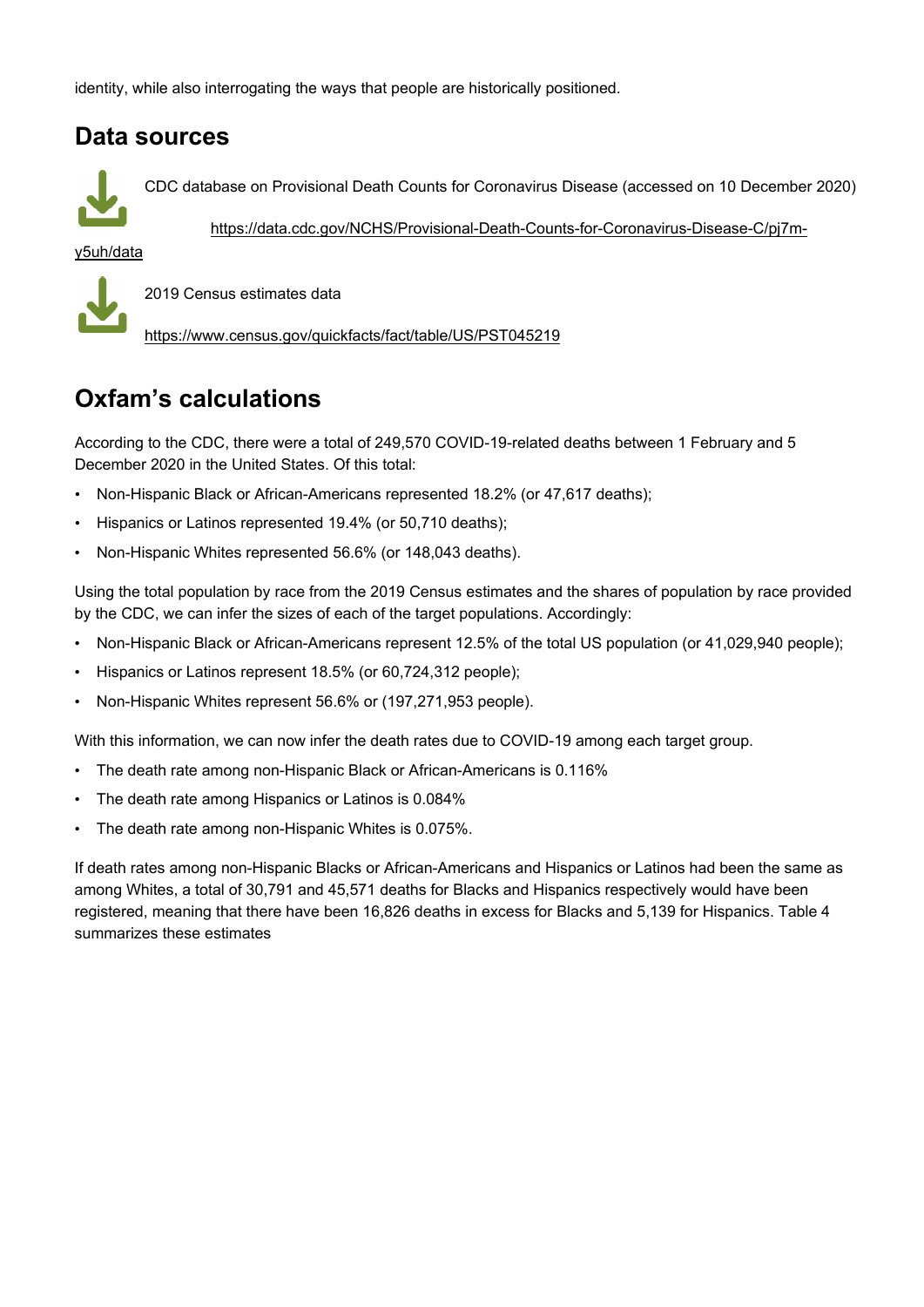| <b>US total population</b>                           | 328,239,523 |
|------------------------------------------------------|-------------|
| Number of deaths, 1 February 2020-5 December 2020    | 261,530     |
|                                                      |             |
| Non-Hispanic White                                   |             |
| Total population                                     | 197,271,953 |
| Total deaths                                         | 148,043     |
| % deaths among group                                 | 0.075       |
|                                                      |             |
| Non-Hispanic Black or African-American               |             |
| Total population                                     | 41,029,940  |
| <b>Total deaths</b>                                  | 47,617      |
| % deaths among group                                 | 0.116       |
| Total deaths at non-Hispanic White rate (0.075%)     | 30,791      |
| Excess non-Hispanic Black or African-American deaths | 16,826      |
| Hispanic or Latino                                   |             |
| Total population                                     | 60,724,312  |
| Total deaths                                         | 50,710      |
| % deaths among group                                 | 0.084       |
| Total deaths at non-Hispanic White rate (0.075%)     | 45,571      |
| <b>Excess Hispanic/Latino deaths</b>                 | 5,139       |
| <b>Combined excess deaths</b>                        | 21,965      |

**Table 4: Estimate of excess deaths for Blacks and Hispanics in the US**

*Highlight 15: In the USA, Latinx and Black people are more likely to die of COVID-19 than White people. If death rates among these two groups had been the same as for White people between February and December 2020, then close to 22,000 Latinx and Black people would still have been alive.*

### 4.4 VULNERABILITY OF AFRO-DESCENDANTS IN BRAZIL TO COVID-19

In a similar way to the previous exercise, Oxfam estimated excess deaths of Afro-descendants in Brazil, this time using information from the national statistics agency, Instituto Brasileiro de Geografia e Estatística (IBGE), and business data platform Statista.

#### **Data sources**

Statista – for total cases and deaths in Brazil, 26 February–11 December. https://www.statista.com/statistics/1107028/brazil-covid-19-cases-deaths/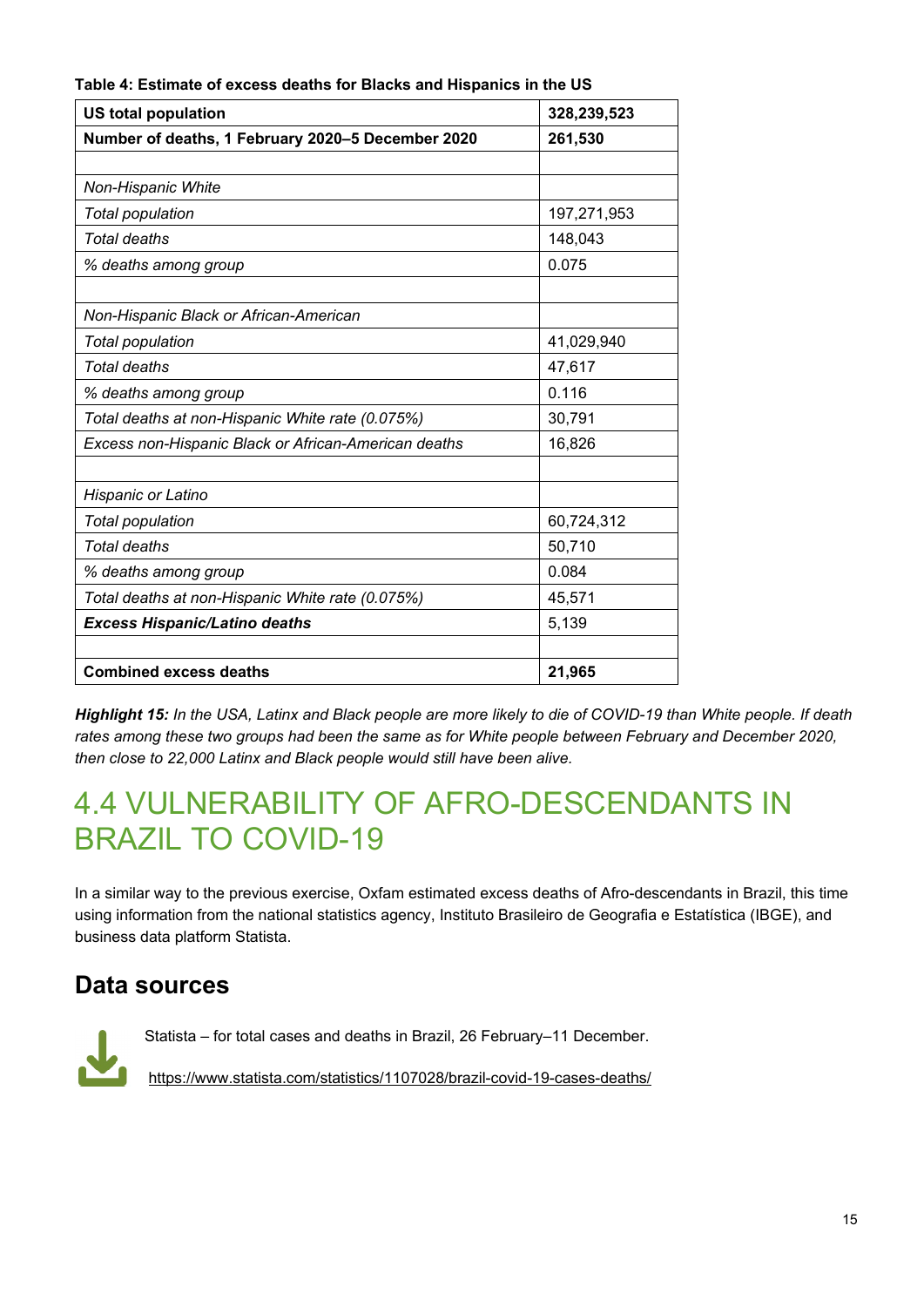### **Oxfam's calculations**

In June 2020, an article by CNN Brazil, based on IBGE's estimations, showed that 57% of deaths from COVID-19 in Brazil were of people of Afro-descent, while White people accounted for 41% of deaths.<sup>[15](#page-15-3)</sup> By 29 June, the total number of deaths in Brazil due to COVID-19 was 57,622, including 32,845 total deaths for Afro-descendants and 23,625 deaths for White people. If the death rate for Afro-descendants had been the same as for White people, a total of 9,220 Afro-descendants would still have been alive.

<span id="page-15-3"></span><span id="page-15-2"></span><span id="page-15-1"></span><span id="page-15-0"></span>*Highlight 16: In Brazil, if the COVID-19 death rate had been the same for Afro-descendants as for White Brazilians, then as of June 2020 a total of 9,220 Afro-descendants would still have been alive.*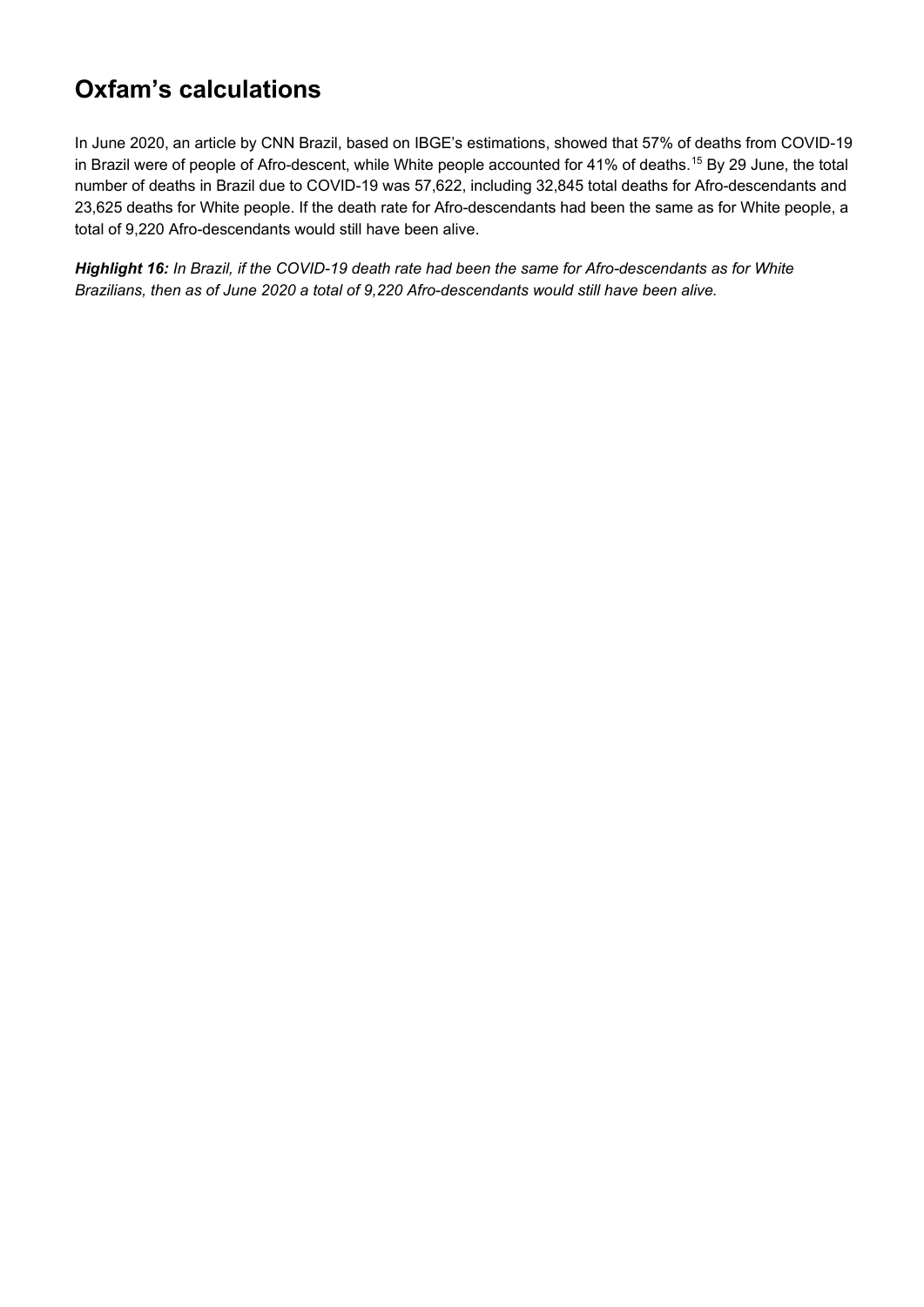## 5 TAX SHIFTS FROM CORPORATIONS TO HOUSEHOLDS

### **Data source**

The data for this section comes from the OECD Global Revenue Statistics Database (OECD.Stat), which includes information for 37 OECD and 68 other countries (see full list in Annex 2).



OECD.Stat – Global Revenue Statistics Database.

[https://stats.oecd.org/index.aspx?lang=en#](https://stats.oecd.org/index.aspx?lang=en)

### **Oxfam's calculations**

Oxfam estimated annual (unweighted) averages of corporate income tax (CIT) rates, wealth taxes (including property, inheritance and net wealth), personal income taxes (PIT), payroll taxes (including social security and other payroll taxes), taxes on goods and services (including VAT, sales taxes, excise taxes and custom duties) and other taxes from 2007 to 2017 – covering a period from before the financial crisis up to the most recent year with the most complete data for a sample of 78 countries.<sup>[16](#page-18-0)</sup>

Tax shifts are estimated as differences in tax revenues (as a percentage of GDP) between 2007 and 2017. Positive results indicate a higher tax burden in 2017 than in 2007, while negative results reflect a higher tax burden in 2007 than in 2017. Table 5 summarizes the results.

|                              | 2007  | 2017  | <b>Variation</b><br>2007-17 | 2017, %<br>total taxes |
|------------------------------|-------|-------|-----------------------------|------------------------|
| Corporate income tax         | 3.5%  | 3.1%  | $-9.9%$                     | 12.7%                  |
| Wealth taxes                 | 1.1%  | 1.0%  | $-1.3%$                     | $4.2\%$                |
| Personal income tax          | 4.6%  | 5.2%  | 12.7%                       | 21.1%                  |
| Payroll taxes                | 4.5%  | 5.1%  | $13.0\%$                    | 20.6%                  |
| Taxes on goods &<br>services | 9.8%  | 10.7% | 9.8%                        | 43.7%                  |
| Other taxes                  | 0.2%  | 0.2%  | 2.3%                        | 0.9%                   |
| <b>Total taxes</b>           | 22.9% | 24.6% | 7.1%                        | $100.0\%$              |

#### **Table 5: Composition and variation in taxes as a percentage of GDP, 2007–17**

Between 2007 and 2017, CIT revenue relative to GDP decreased by almost 10% while revenues on payroll taxes, PIT and taxes on goods and services increased by 13.0, 12.7 and 9.8%, respectively. This implies a shift from corporate to household taxes during this period.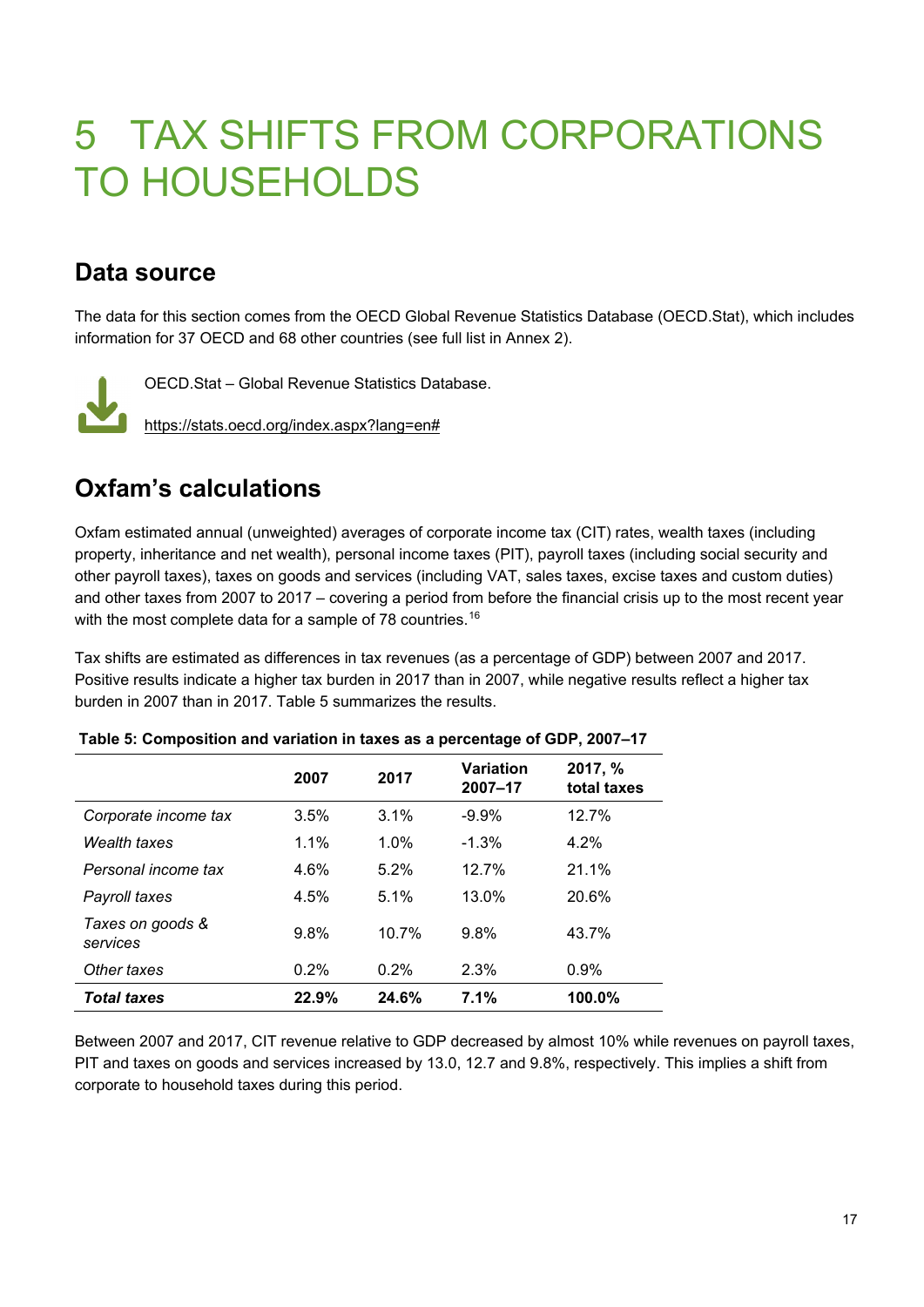## ANNEXES

## ANNEX 1: ONLINE SURVEY

**Invitation to complete the survey:** 'Oxfam is surveying economists from across the world on what impact they think COVID-19 is going to have on inequality in their country. We are looking at both income and wealth inequality. We aim to use the results to publish in our annual report on inequality. Thank you so much for taking the time to do this.'

**Introduction to survey:** 'We are preparing our paper for Davos next year, and as part of this we are doing a survey of economists all over the world to see what they think is going to happen to inequality in their country. If you are an economist, or know one, please do take five minutes to fill this survey in and share it around.'

**Anonymity**: Oxfam gave an option to fill in the survey anonymously. This was done in order to ensure that a wide range of responses could be collected, including from contexts where respondents did not feel comfortable giving identifiable information. While in theory this means it is possible that non-experts or non-economists filled in the survey, the data cleaning process explained below provides a good level of confidence that there were few such entries among the responses. Those that could be identified as non-economists, a small number, were dropped, according to the steps explained below.

**Data cleaning:** Completed surveys that did not name the respondent's country (and where this could not be identified based on their name/affiliation) and unfinished surveys were dropped. This left a total of 313 responses from 83 countries. Further entries were dropped after controlling for verifiable details of the respondents as economists, ultimately leaving 295.

#### **Survey questions**

1. Country (please indicate the country that you refer to in your answers)

[Text]

- 2. Do you think coronavirus will lead to an increase in income inequality in your country?
	- No, decrease
	- No, no increase
	- Not sure or too early to tell
	- Yes, increase
	- Yes, major increase
- 3. If you think income inequality is going to increase over the two years between March 2020 to March 2022 as a result of coronavirus, do you think this increase will be the sharpest increase in income inequality in your country (defined as a decrease in the income of the bottom 50% and an increase in the income of the top 10% and top 1%) in:
	- 10 years
	- 50 years
	- 100 years
- 4. Do you think coronavirus will lead to an increase in wealth inequality in your country?
	- No, decrease
	- No, no increase
	- Not sure or too early to tell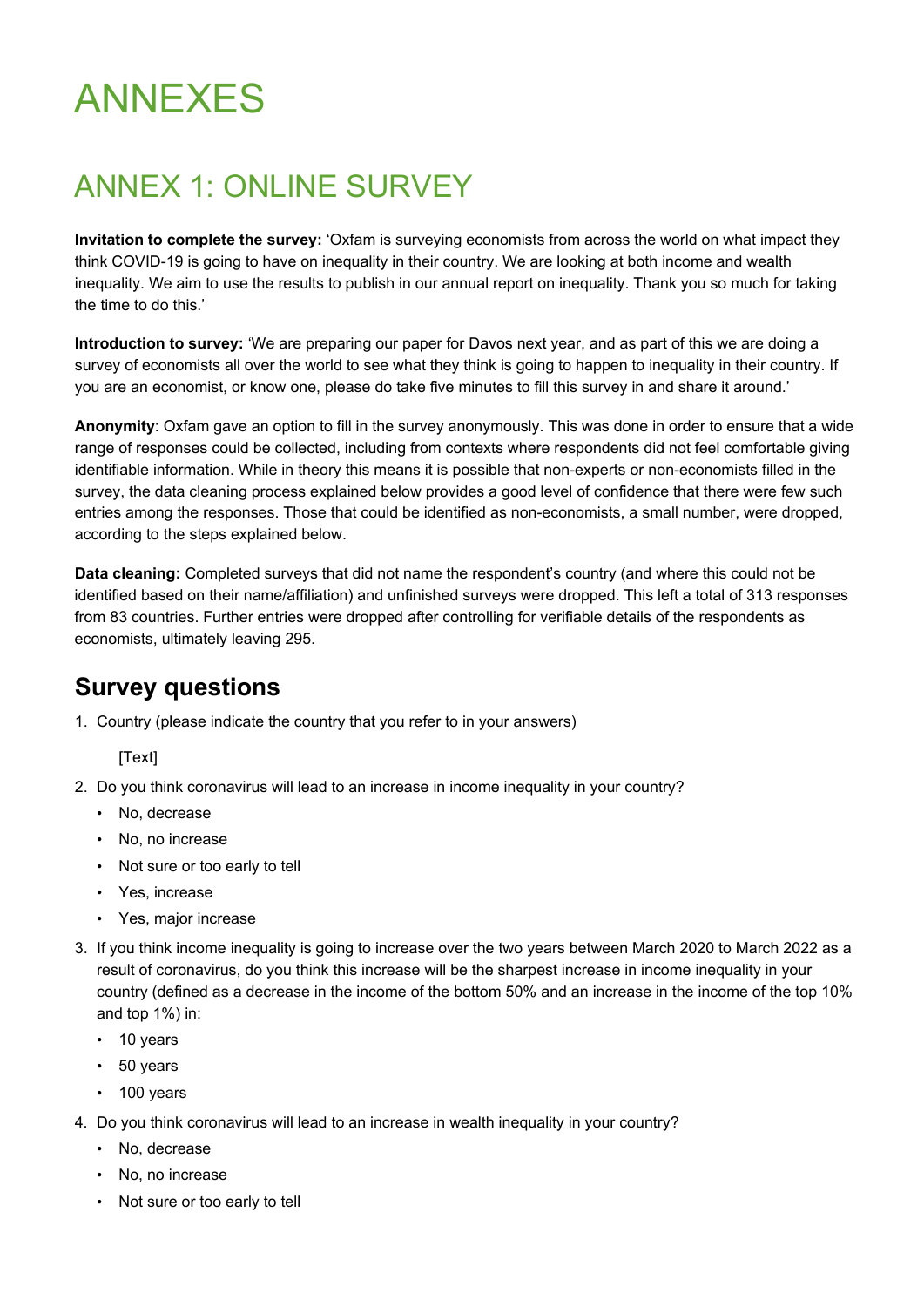- Yes, increase
- Yes, major increase
- 5. If you think wealth inequality is going to increase over the two years between March 2020 to March 2022 as a result of coronavirus, do you think this increase will be the sharpest increase in wealth inequality in your country (defined as a decrease in the wealth of the bottom 50% and an increase in the wealth of the top 10% and top 1%) in:
	- 10 years
	- 50 years
	- 100 years
- 6. Do you think your government has a plan in place to mitigate the increase in inequality likely because of coronavirus?
	- Yes
	- No
- 7. Do you think that inequality between women and men will be increased by the impact of coronavirus in your country?
	- No
	- Not sure or too early to tell
	- Yes, likely
	- Yes, very likely
- 8. Do you think that inequality between white people and racial and ethnic minorities will be increased by the impact of coronavirus in your country?
	- No
	- Not sure or too early to tell
	- Yes, likely
	- Yes, very likely
- 9. If an increase in wealth or income inequality is likely, what mechanisms are triggering this?

[Text]

10.Is there anything more you would like to add about your view on what coronavirus is going to do to inequality in your country?

<span id="page-18-0"></span>[Text]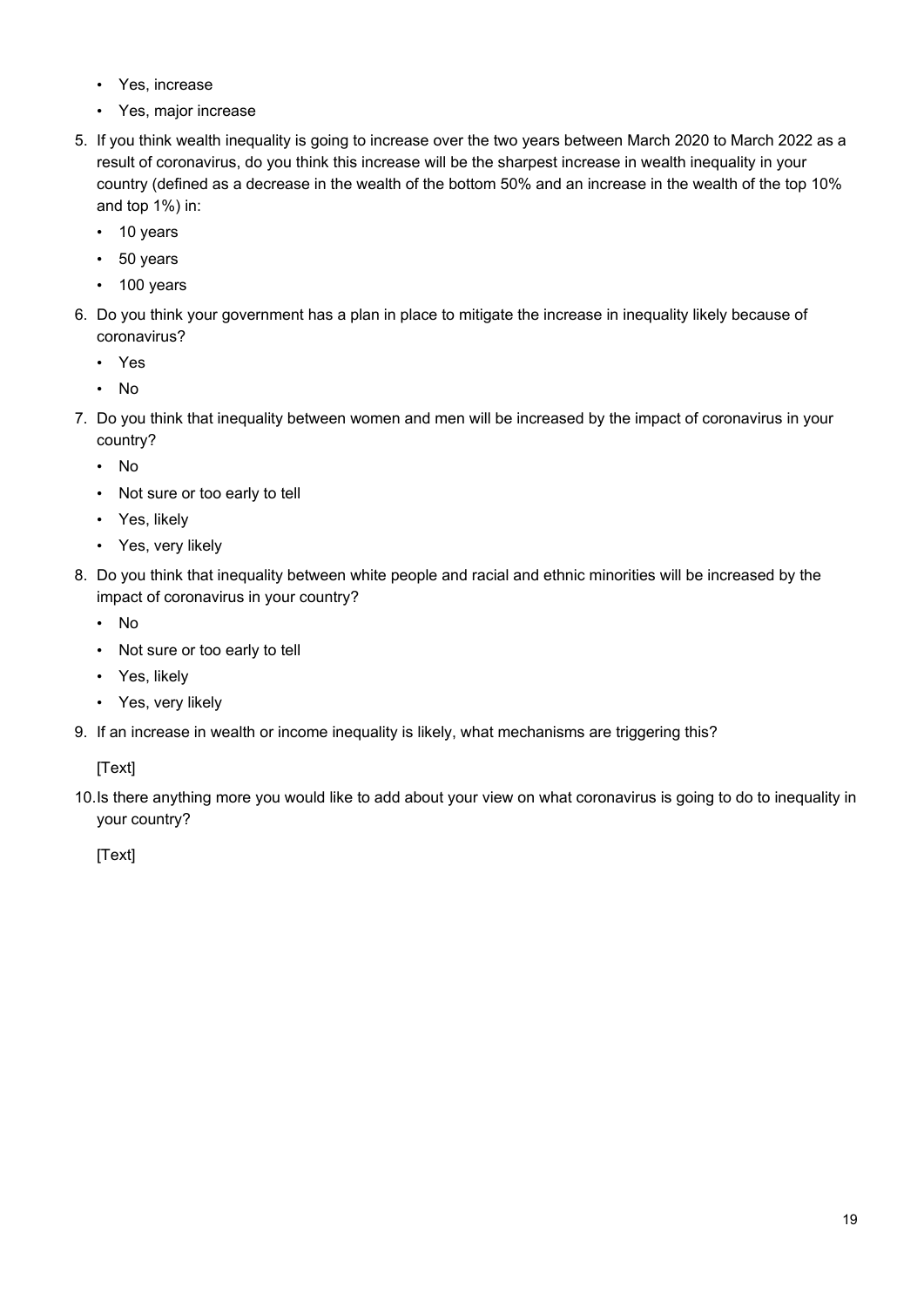### ANNEX 2: TAX SHIFT FROM CORPORATIONS TO **HOUSEHOLDS**

**37 OECD countries: 68 other countries:**

| 1  | Australia       | 1              | Argentina                        | 38 | Mali                       |
|----|-----------------|----------------|----------------------------------|----|----------------------------|
| 2  | Austria         | $\overline{2}$ | <b>Bahamas</b>                   | 39 | Mauritania                 |
| 3  | <b>Belgium</b>  | 3              | <b>Barbados</b>                  | 40 | <b>Mauritius</b>           |
| 4  | Canada          | 4              | <b>Belize</b>                    | 41 | Mongolia                   |
| 5  | Chile           | 5              | <b>Bhutan</b>                    | 42 | Morocco                    |
| 6  | Colombia        | 6              | <b>Bolivia</b>                   | 43 | Nauru                      |
| 7  | Costa Rica      | 7              | <b>Botswana</b>                  | 44 | Nicaragua                  |
| 8  | Czech Republic  | 8              | <b>Brazil</b>                    | 45 | Niger                      |
| 9  | <b>Denmark</b>  | 9              | <b>Bulgaria</b>                  | 46 | Nigeria                    |
| 10 | Finland         | 10             | <b>Burkina Faso</b>              | 47 | Panama                     |
| 11 | France          | 11             | Cabo Verde                       | 48 | Papua New Guinea           |
| 12 | Germany         | 12             | Cameroon                         | 49 | Paraguay                   |
| 13 | Greece          | 13             | China (People's Republic of)     | 50 | Peru                       |
| 14 | Hungary         | 14             | Congo                            | 51 | Philippines                |
| 15 | Iceland         | 15             | Cook Islands                     | 52 | Rwanda                     |
| 16 | Ireland         | 16             | Côte d'Ivoire                    | 53 | Saint Lucia                |
| 17 | Israel          | 17             | Cuba                             | 54 | Samoa                      |
| 18 | Italy           | 18             | Democratic Republic of the Congo | 55 | Senegal                    |
| 19 | Japan           | 19             | Dominican Republic               | 56 | Seychelles                 |
| 20 | Korea           | 20             | Ecuador                          | 57 | Singapore                  |
| 21 | Latvia          | 21             | Egypt                            | 58 | Solomon Islands            |
| 22 | Lithuania       | 22             | El Salvador                      | 59 | South Africa               |
| 23 | Luxembourg      | 23             | <b>Equatorial Guinea</b>         | 60 | Thailand                   |
| 24 | Mexico          | 24             | Estonia                          | 61 | Togo                       |
| 25 | Netherlands     | 25             | Eswatini                         | 62 | Tokelau                    |
| 26 | New Zealand     | 26             | Fiji                             | 63 | <b>Trinidad and Tobago</b> |
| 27 | Norway          | 27             | Ghana                            | 64 | Tunisia                    |
| 28 | Poland          | 28             | Guatemala                        | 65 | Uganda                     |
| 29 | Portugal        | 29             | Guyana                           | 66 | Uruguay                    |
| 30 | Slovak Republic | 30             | Honduras                         | 67 | Vanuatu                    |
| 31 | Slovenia        | 31             | Indonesia                        | 68 | Venezuela                  |
| 32 | Spain           | 32             | Jamaica                          |    |                            |
| 33 | Sweden          | 33             | Kazakhstan                       |    |                            |
| 34 | Switzerland     | 34             | Kenya                            |    |                            |
| 35 | Turkey          | 35             | Liechtenstein                    |    |                            |

- United Kingdom 36 Madagascar
- United States 37 Malaysia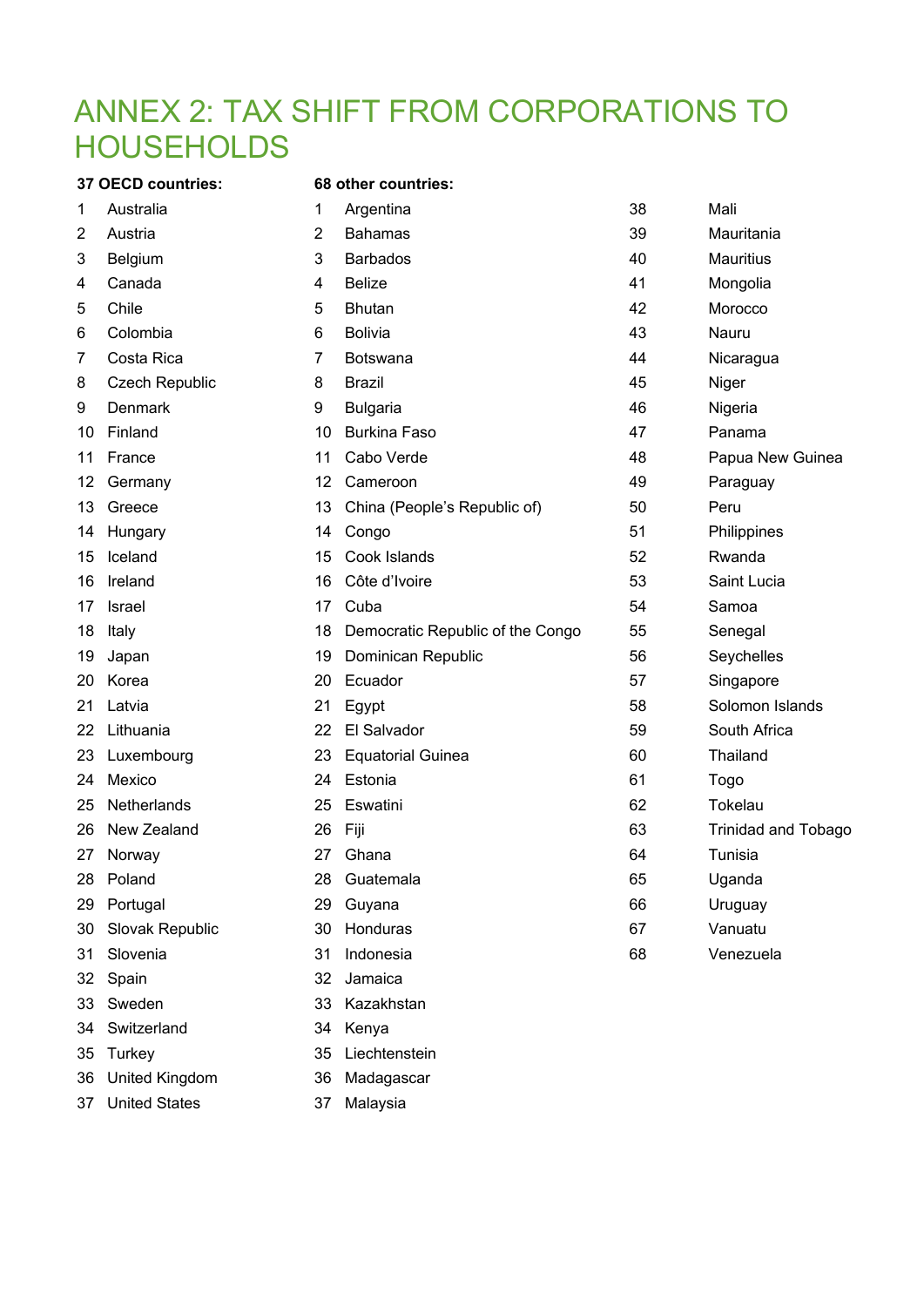## **NOTES**

1 Credit Suisse. (2020). *Global Wealth Report 2020*, p.15. [https://www.credit-suisse.com/about-us/en/reports](https://www.credit-suisse.com/about-us/en/reports-research/global-wealth-report.html)[research/global-wealth-report.html](https://www.credit-suisse.com/about-us/en/reports-research/global-wealth-report.html)

2 Ibid., p.31.

- 3 See [https://www.ril.com/ar2019-20/pdf/Reliance\\_IR%202020%20\(FULL\)%20Single%20Page.pdf](https://www.ril.com/ar2019-20/pdf/Reliance_IR%202020%20(FULL)%20Single%20Page.pdf)
- 4 See<https://www.x-rates.com/average/?from=USD&to=INR&amount=1&year=2019>
- 5 European Banking Authority. *EBA Report 2020: Benchmarking of Remuneration Practices at the European Union Level (2017 and 2018 Data) and Data on High Earners (2018 Data)*. [https://eba.europa.eu/eba](https://eba.europa.eu/eba-observes-increase-high-earners-2018-and-persistence-differences-remuneration-practices-across-eu)[observes-increase-high-earners-2018-and-persistence-differences-remuneration-practices-across-eu](https://eba.europa.eu/eba-observes-increase-high-earners-2018-and-persistence-differences-remuneration-practices-across-eu)

6 Ibid., p.14.

- 7 See Royal College of Nursing. *NHS Pay Scales 2017–18*. [https://www.rcn.org.uk/employment-and-pay/nhs-pay](https://www.rcn.org.uk/employment-and-pay/nhs-pay-scales-2017-18)[scales-2017-18](https://www.rcn.org.uk/employment-and-pay/nhs-pay-scales-2017-18)
- 8 C. Lakner et al. (2020). *How Much Does Reducing Inequality Matter for Global Poverty?* World Bank Global Poverty Monitoring Technical Note 13. [http://documents1.worldbank.org/curated/en/765601591733806023/pdf/How-Much-Does-Reducing-Inequality-](http://documents1.worldbank.org/curated/en/765601591733806023/pdf/How-Much-Does-Reducing-Inequality-Matter-for-Global-Poverty.pdf)[Matter-for-Global-Poverty.pdf](http://documents1.worldbank.org/curated/en/765601591733806023/pdf/How-Much-Does-Reducing-Inequality-Matter-for-Global-Poverty.pdf)
- 9 C. Lakner et al. (2020, October 7). *Updated estimates of the impact of COVID-19 on global poverty: the effect of new data*. World Bank Blogs. [https://blogs.worldbank.org/opendata/updated-estimates-impact-covid-19-global](https://blogs.worldbank.org/opendata/updated-estimates-impact-covid-19-global-poverty-effect-new-data)[poverty-effect-new-data](https://blogs.worldbank.org/opendata/updated-estimates-impact-covid-19-global-poverty-effect-new-data)
- 10 The authors estimated the poverty gap at \$5.50 PPP per day to be 17.5% in the pre-COVID-19 scenario, 19.0% in the baseline scenario and 19.4% in the downside scenario.
- 11 For more details on the ACT-Accelerator estimates, see: Gavi. (2020). *COVAX, the ACT-Accelerator Vaccines pillar: Insuring accelerated vaccine development and manufacture*. [https://www.who.int/publications/m/item/co](https://www.who.int/publications/m/item/covax-the-act-accelerator-vaccines-pillar)[vax-the-act-accelerator-vaccines-pillar](https://www.who.int/publications/m/item/covax-the-act-accelerator-vaccines-pillar)
- 12 See first ILO source: *Women and men in the informal economy: A statistical picture*.
- 13 See second ILO source: *ILO monitor: COVID-19 and the world of work*. Third edition.
- 14 ILO estimates of median earnings for informal workers are based on weighted averages from 64 countries, with data collected on a time interval between 2016 and 2019. The estimates include earnings by own-account workers, employers' self-reported earnings and wages of waged employees. They exclude unpaid family workers who are not usually asked to declare monetary earnings. Whenever possible, estimates include earnings from jobs other than the main job. The original local currency values have been converted to constant 2016 PPP dollars. The countries covered represent 65% of the world's employees and include the economies with the largest population in each region. No data is available for Arab economies.
- 15 D. Viñas, P. Duran and J. Carvalho. (2020, June 5). *Morrem 40% mais negros que brancos por coronavírus no Brasil*. CNN Brasil. [https://www.cnnbrasil.com.br/saude/2020/06/05/negros-morrem-40-mais-que-brancos-por](https://www.cnnbrasil.com.br/saude/2020/06/05/negros-morrem-40-mais-que-brancos-por-coronavirus-no-brasil)[coronavirus-no-brasil,](https://www.cnnbrasil.com.br/saude/2020/06/05/negros-morrem-40-mais-que-brancos-por-coronavirus-no-brasil) sourced from the Instituto Brasileiro de Geografia e Estatística.
- 16 The OECD also has information for 2018, but this year includes only half of the countries.